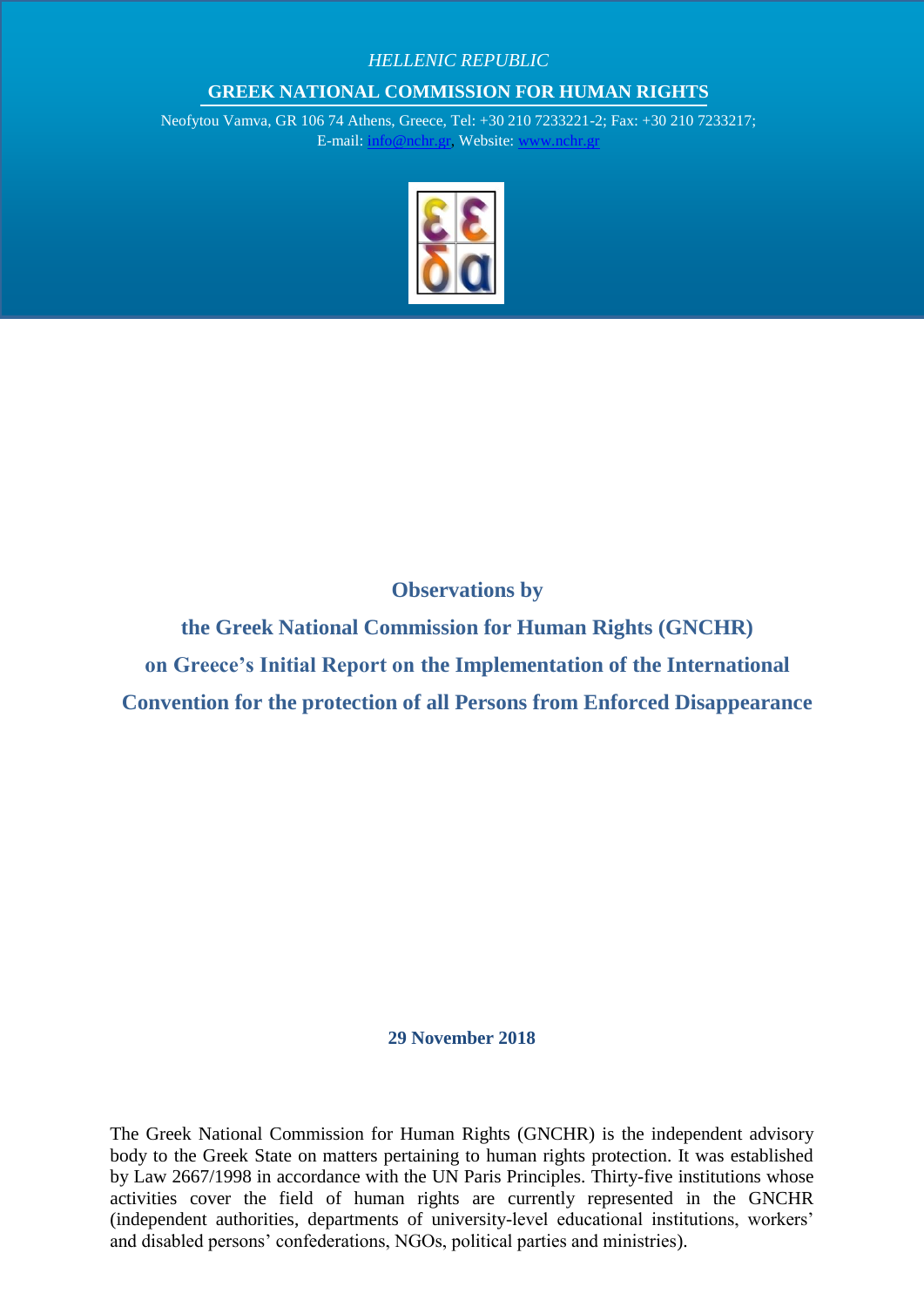# <span id="page-1-0"></span>**TABLE OF CONTENTS**

| I. Introductory Remarks                                                                       | 3 |
|-----------------------------------------------------------------------------------------------|---|
|                                                                                               |   |
| 1. The absence of a general provision on the existence of the right not to be subjected to    |   |
| 2. The notion of the "victim" and the absence of provisions regarding the right to truth___ 6 |   |
|                                                                                               |   |
|                                                                                               |   |
| Article 1(2): The prohibition of enforced disappearance as a non-derogable right ________9    |   |
|                                                                                               |   |
|                                                                                               |   |
|                                                                                               |   |
|                                                                                               |   |
| Article 17: The protection of personal safety, issues arising regarding detention _______ 15  |   |
| Articles 18, 19 and 20: Access to information and the protection of personal data ______ 17   |   |
|                                                                                               |   |
|                                                                                               |   |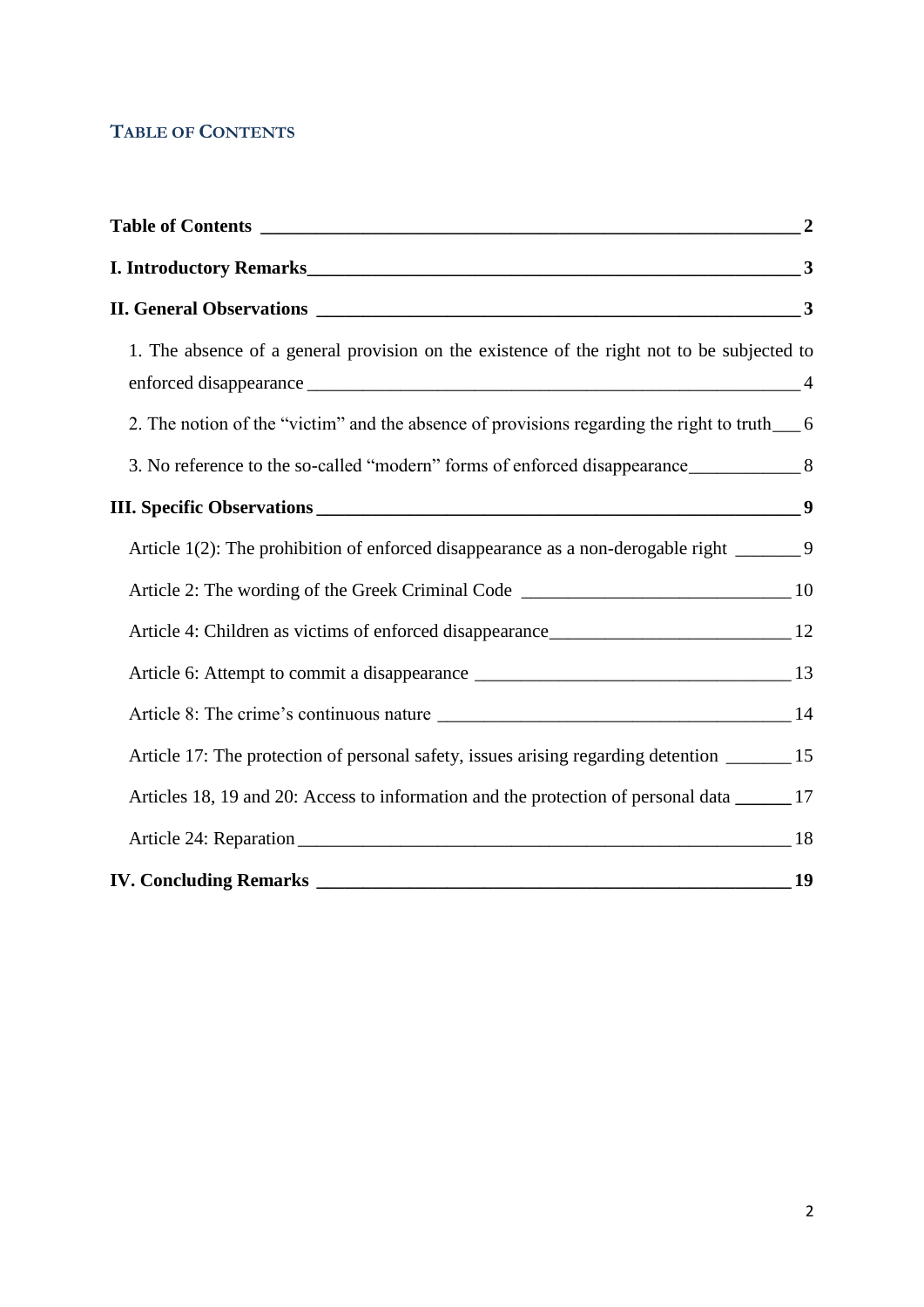**Observations by the Greek National Commission for Human Rights (GNCHR) on Greece's Initial Report on the Implementation of the International Convention for the protection of all Persons from Enforced Disappearance**

#### <span id="page-2-0"></span>**I. INTRODUCTORY REMARKS**

The Ministry of Foreign Affairs submitted Greece's draft Initial Report (hereinafter draft Report) on the implementation of the International Convention for the protection of all Persons from Enforced Disappearance (hereinafter CPED) to the Greek National Commission for Human Rights (hereinafter GNCHR), Greece's *A status* National Human Rights Institution (hereinafter NHRI). Taking into account the key role NHRIs play in assisting the Committee on Enforced Disappearances (hereinafter CED) to fulfill its mission to promote and implement the CPED, as well as in encouraging and assisting the State party to meet its reporting obligations<sup>1</sup> and in accordance with its founding legislation (Article 1(6)(b), (e) and (f) of Law 2667/1998)<sup>2</sup>, the GNCHR<sup>3</sup> submits the following Observations, with a view to contributing to the draft Report's enrichment by completing the image of the context and the conditions under which the CPED is implemented in Greece.

### <span id="page-2-1"></span>**II. GENERAL OBSERVATIONS**

 $\overline{a}$ 

The draft Report contains an extensive  $-32$  pages  $-$  presentation and evaluation of the implementation of the provisions of the CPED without limiting itself to a simple indication of the legislation and the relevant structures established for the protection of every right. The GNCHR considers that it should, at this point, recall the need to clearly describe the issues

The present Observations were adopted by the GNCHR plenary on 29.11.2018. Rapporteurs: Professor Maria Gavouneli,1 st Vice-President, GNCHR, Eva Tzavala, Legal Officer, GNCHR, Ioanna Pervou, Dr. Jur (AUTh), LLM (i) (cantab), LLM (DUTh), MBA (ACT), External Scientific Advisor.

<sup>&</sup>lt;sup>1</sup> CED, The relationship of the Committee on Enforced Disappearances with National Human Rights Institutions, 28 October 2014, CED/C/6, par. 1-9.

<sup>&</sup>lt;sup>2</sup> According to which: "The Commission shall in particular: (a) examine issues in connection with the protection of human rights put before it by the Government or the Conference of Presidents of Parliament or proposed to it by its members or non-governmental organizations; […] (e) deliver an opinion on reports which the country is to submit to international organizations on related matters; (f) maintain constant communication and work together with international organizations, similar organs of other countries, and national or international non-governmental organizations; […]".

<sup>&</sup>lt;sup>3</sup> The GNCHR has in the past dealt with issues regarding enforced disappearances, while formulating for this purpose specific recommendations to the Greek competent Authorities. See, in particular, GNCHR, *Decision regarding*<br> *the* Potential Greek Involvement in CLA's Illegal Flights (2007), available at: *the Potential Greek Involvement in CIA's Illegal Flights* (2007), available at: [http://www.nchr.gr/images/English\\_Site/TROMOKRATIA/CIA\\_Flights%202007.pdf.](http://www.nchr.gr/images/English_Site/TROMOKRATIA/CIA_Flights%202007.pdf)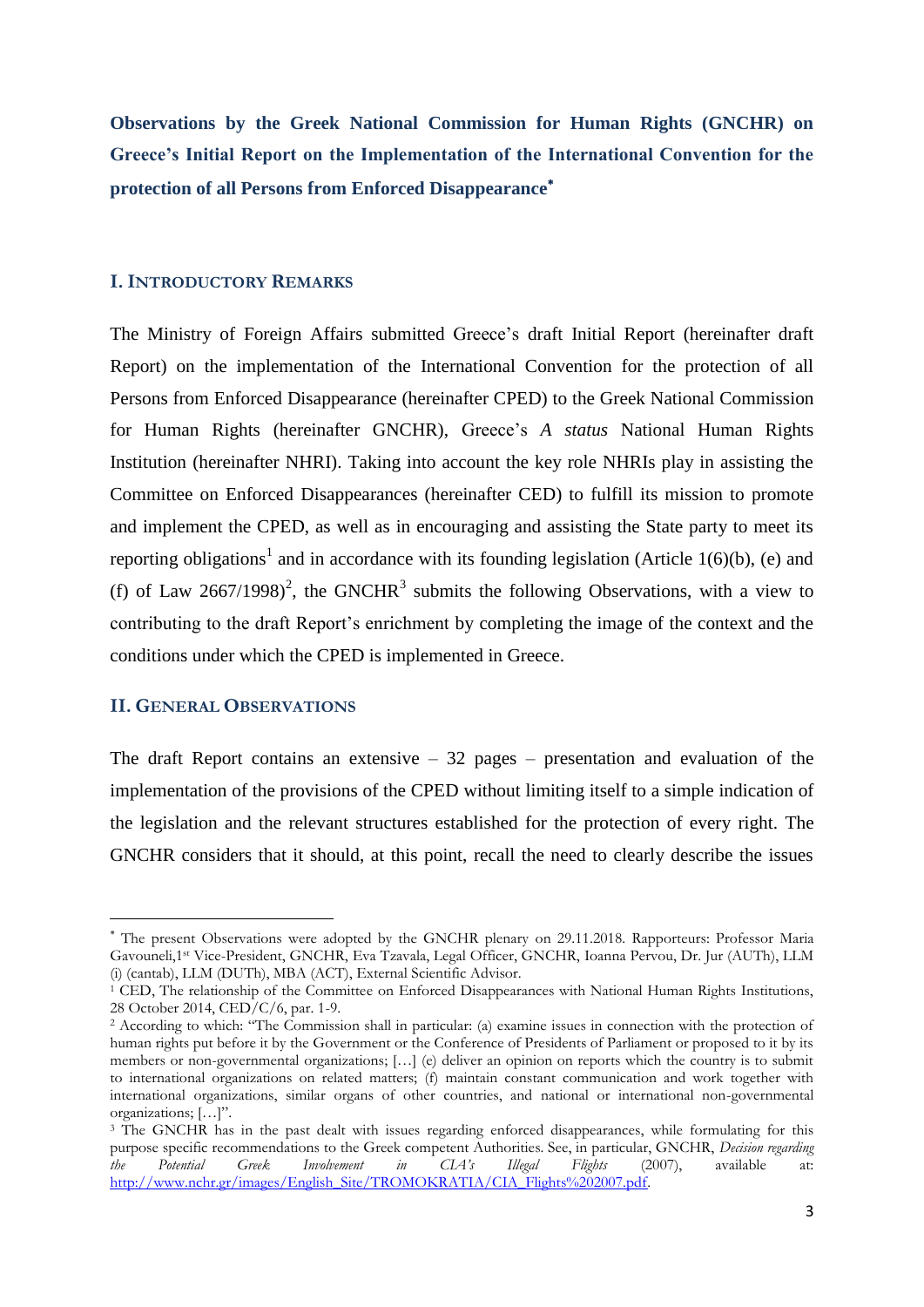arising during the application of any legislation in practice as closely as possible to reality and to find solutions to the shortcomings of the protection framework.

# <span id="page-3-0"></span>**1. The absence of a general provision on the existence of the right not to be subjected to enforced disappearance**

Article 1 CPED proclaims an absolute prohibition of enforced disappearances. The stipulation of the right not to be subjected to enforced disappearance in Art. 1(1) of the CPED is considered fairly a noteworthy step towards the completion of the international human rights regime.<sup>4</sup> Yet, the fact that the right is not mentioned in any of the general universal human rights instruments (either the UDHR or the Covenants, which are usually referred to as the "International Bill of Human Rights") raises interpretive issues regarding their intrinsic cohesion, and challenges the right's potential comprehensive integration in the current regime.<sup>5</sup>

The same applies to domestic legal orders. CPED's member-states are obliged conventionally to make the necessary adjustments to their civil and penal codes in order to provide for particular provisions regarding the crime (or state practice) of enforced disappearance, the violators' punishment and the victims' compensation. In this regard, a systemic paradox arises. In domestic legislations there is no reference to the prohibition of disappearances, except for one state worldwide. <sup>6</sup> The absence of the right's reference shall not be considered a deficit, since CPED is integrated in national legal orders as soon as it is ratified. However, the input of the crime and its penalties in national legal instruments presupposes its connection to the state's constitutional order.

More specifically, the Greek State refers to constitutional provisions which serve as normative fundaments for enforced disappearance mentions primarily Arts 5(3) and 6 of the Greek Constitution. Secondarily, it makes an association with the prohibition of torture and the right

<sup>4</sup> UN Doc E/CN.4/2002/71, paras 97-102; UN Doc E/CN.4/2004/59, para 170(a).

<sup>5</sup> Mary Ann Glendon, 'The Rule of Law in the Universal Declaration of Human Rights' (2004) 2 NwUInt'lHumRts 1, 6.

<sup>6</sup> Argentina is the only member-state to the Convention which has moved to a revision of its Constitution and has added respectively a prohibition against enforced disappearance as soon as it ratified the international instrument. Hence, this addendum is justified by the country's long suffering regarding disappearances during the second half of the 20th century and it is the exception to the rule.Even regional instruments, which are prior to the Convention do not provide for a right. The Inter-American Convention on disappearance adheres to a rationale which focuses on the offence of disappearance and does not stipulate a prohibition. This slightly divergent approach is of little practical significance, although there is a clear symbolic differentiation. The same applies mutatis mutandis to the 1992 Declaration, taking into account the aims that each legal instrument serves. IACFDP Arts I, IV; 1992 Declaration Art.1(1).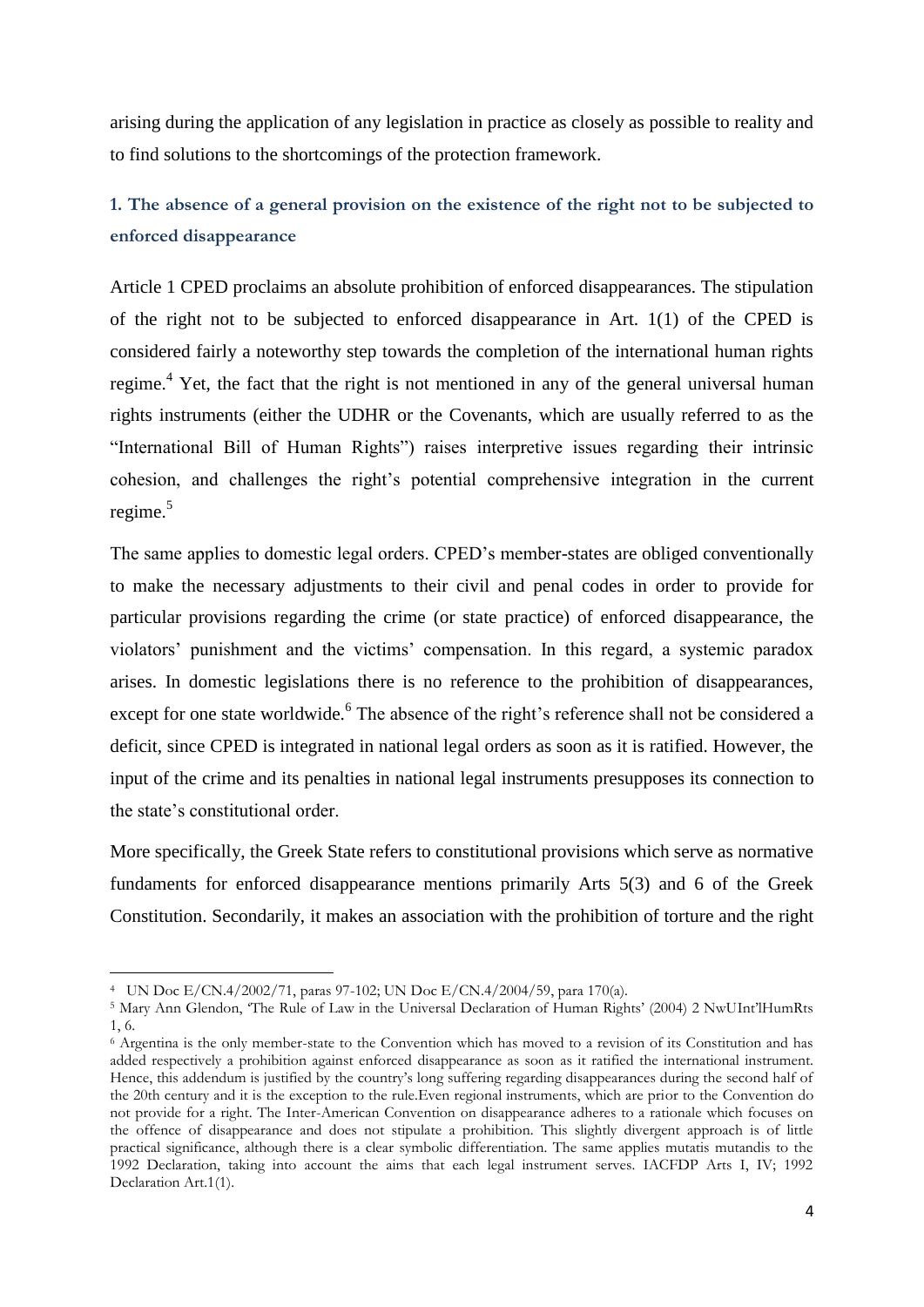to receive legal protection (Arts 7(2) and 20 of the Greek Constitution respectively). However, all these associations are proved historically and through state practice not to be fully correct. In particular, one's right not to be deprived of their liberty is merely one of disappearance's constitutive elements, while there are several cases in international jurisprudence, where the victims were not arbitrarily deprived of their liberty.<sup>7</sup> To the contrary, they disappeared while imprisoned on legal grounds. In other words, the victim's deprivation of liberty is an element of the crime, forming part of its *actus reus*.

If deprivation of liberty, despite arbitrary, is not followed by concealment of the person's whereabouts, then it is not connected to the crime of enforced disappearance whatsoever.<sup>8</sup>

Moreover, the victim's subjection to torture, or other cruel inhuman or degrading treatment is not even part of the Convention's definitional scheme. There is a presumption that the victim will be subjected to mistreatment, exactly because it is under the absolute power of their captor. The connection of enforced disappearance to torture has long been sustained, practically because the phenomenon of enforced disappearance was on its peak when the Convention against Torture  $(CaT)$  was drafted.<sup>9</sup> At present, enforced disappearances do not involve in most cases the victim's torture or severe mistreatment, that is because the purpose is to fade their fate and not to cause severe pain. This misconception is also due to the fact that the archetype of the crime, as it has been practiced in the Americas from 1960s onwards, involved the victims' torturing or death.

In this framework, many have long been connecting disappearances to the right to life, considering them as a state practice which aims at reducing the number of dissidents. All the same, this rationale has been abandoned for quite a long time, both by theory and by jurisprudence, because: a) the disappeared might reappear, b) taking one's life was not the purpose with regards to disappeared children which were given for adoption.<sup>10</sup>

<sup>7</sup> UNCHR, 'UNCHR, 'Report of the Intersessional Open-Ended Working Group to Elaborate a Draft Legally Binding Normative Instrument for the Protection of All Persons from Enforced Disappearances' (2005) UN Doc E/CN.4/2005/66, para 17, para 17.

<sup>8</sup> UNCHR, 'Report of the Intersessional Open-Ended Working Group to Elaborate a Draft Legally Binding Normative Instrument for the Protection of All Persons from Enforced Disappearances' (2004) UN Doc E/CN.4/2004/59, para 20.

<sup>&</sup>lt;sup>9</sup> Theo van Boven, 'Categories of Rights' in Daniel Moeckli et al (eds), International Human Rights Law (OUP 2010) 184.

<sup>&</sup>lt;sup>10</sup> The prohibition's dissociation from the prohibition against torture and the right to life is evident also by Art. 322B(1b)(2), where it is stipulated that severe bodily harm of the victim and loss of life are categorized among the aggravated cases of an enforced disappearance.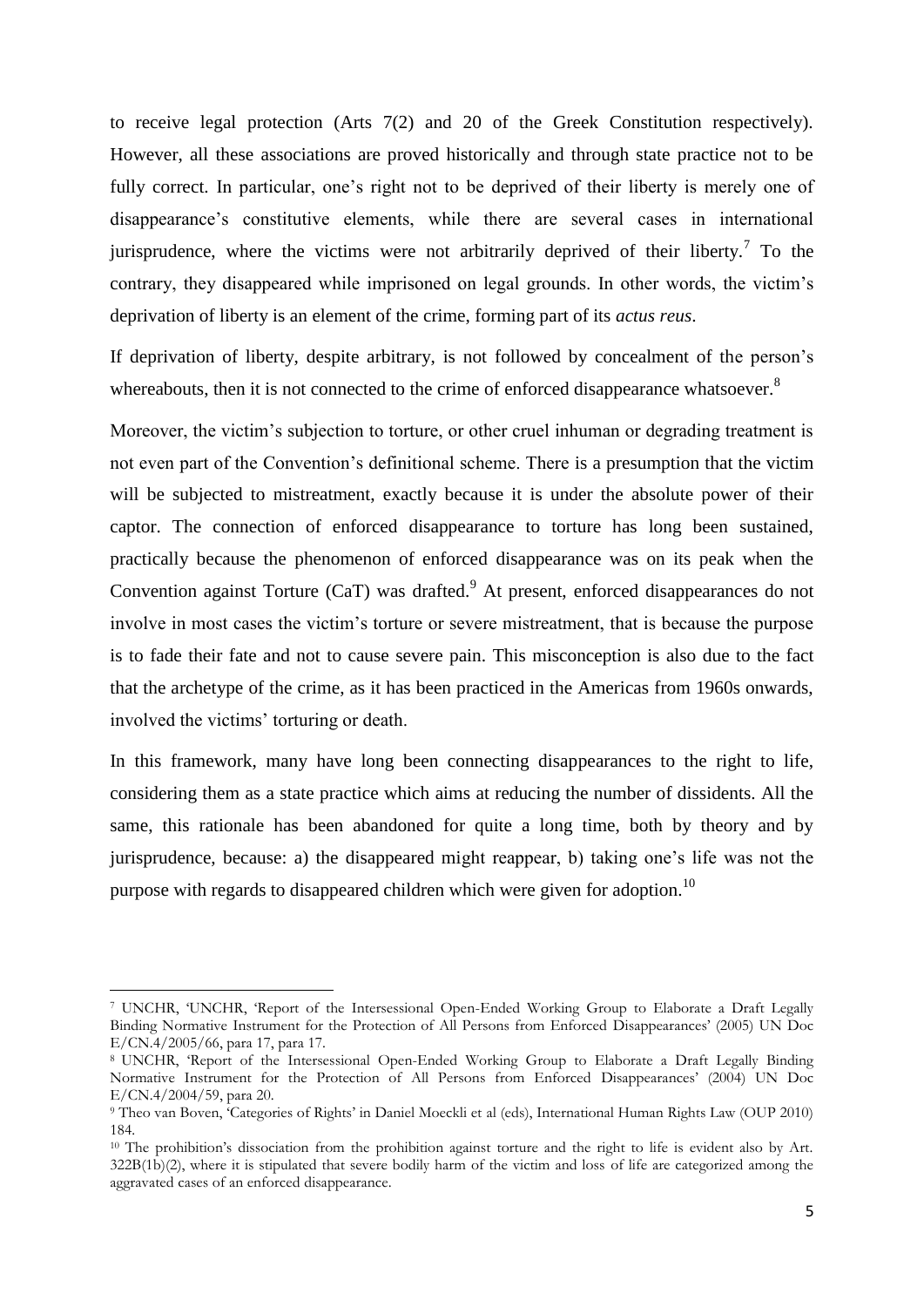Finally, the most important connection of enforced disappearances with the Greek Constitutional legal order is the individual's ability to plea before courts and to receive legal protection. Although, access to courts does not appear as part, either of the right's, or of the crime's definition, it is mentioned as the outcome of the practice of enforced disappearance "which places the victim outside the protection of the law". In other words, when the three constitutive elements of the crime of enforced disappearance *actus reus* are examined cumulatively, one is able to observe that the practice aims at putting the person outside the realm of legal protection, since both himself/herself or their next of kin are not in a position to reach a state's authorities and judicial organs. As it has rightfully pointed out by the UN Working Group on Enforced or Involuntary Disappearance (UNWGEID) the practice aims at putting the person in a "legal limbo".<sup>11</sup>

It is primarily the right's connection with one's access to courts which has led international jurisprudence to proclaim the right as a peremptory human rights norm.<sup>12</sup>

The prohibition shall be generally set under the protective umbrella of the principle of human dignity, which is cornerstone in the Greek Constitution (Art. 2). The practice of enforced disappearance carries a series of dignitarian aspects, since it places the victim in their captors' absolute discretion. The victim is defenseless to any sort of mistreatment.<sup>13</sup> As such, it is closely connected to the individual's dignity and hence to Art. 2 of the Greek Constitution.

# <span id="page-5-0"></span>**2. The notion of the "victim" and the absence of provisions regarding the right to truth**

In CPED Art. 24(1) it is provided that "[f]or the purposes of this Convention, "victim" means the disappeared person and any individual who has suffered harm as the direct result of an enforced disappearance". Following this provision, the relatives and next of kin of the victim of enforced disappearance are considered as direct victims of the crime. Additionally, Art. 24(2) CPED provides that all victims are entitled to seek and learn the truth regarding the

<sup>11</sup> UNWGEID, 'General Comment on the right to recognition as a person before the law in the context of enforced disappearances' <http://www.ohchr.org/Documents/Issues/Disappearances/GCRecognition.pdf> accessed 30 June 2013.

<sup>12</sup> Goiburú et al v Paraguay, Inter-American Court of Human Rights 22/09/2006, Ser.C/No.153, para 131.

<sup>&</sup>lt;sup>13</sup> According to settled jurisprudence of the IACtHR, an enforced disappearance is a "pluri-offensive" right, because it involves "multiple violations of several rights". Radilla-Pacheco v Mexico, Inter-American Court of Human Rights Series C No 209 (23 November 2009) paras 139-140; Torres Millacura v Argentina, Inter-American Court of Human Rights Series C No 229 (26 August 2011) para 95.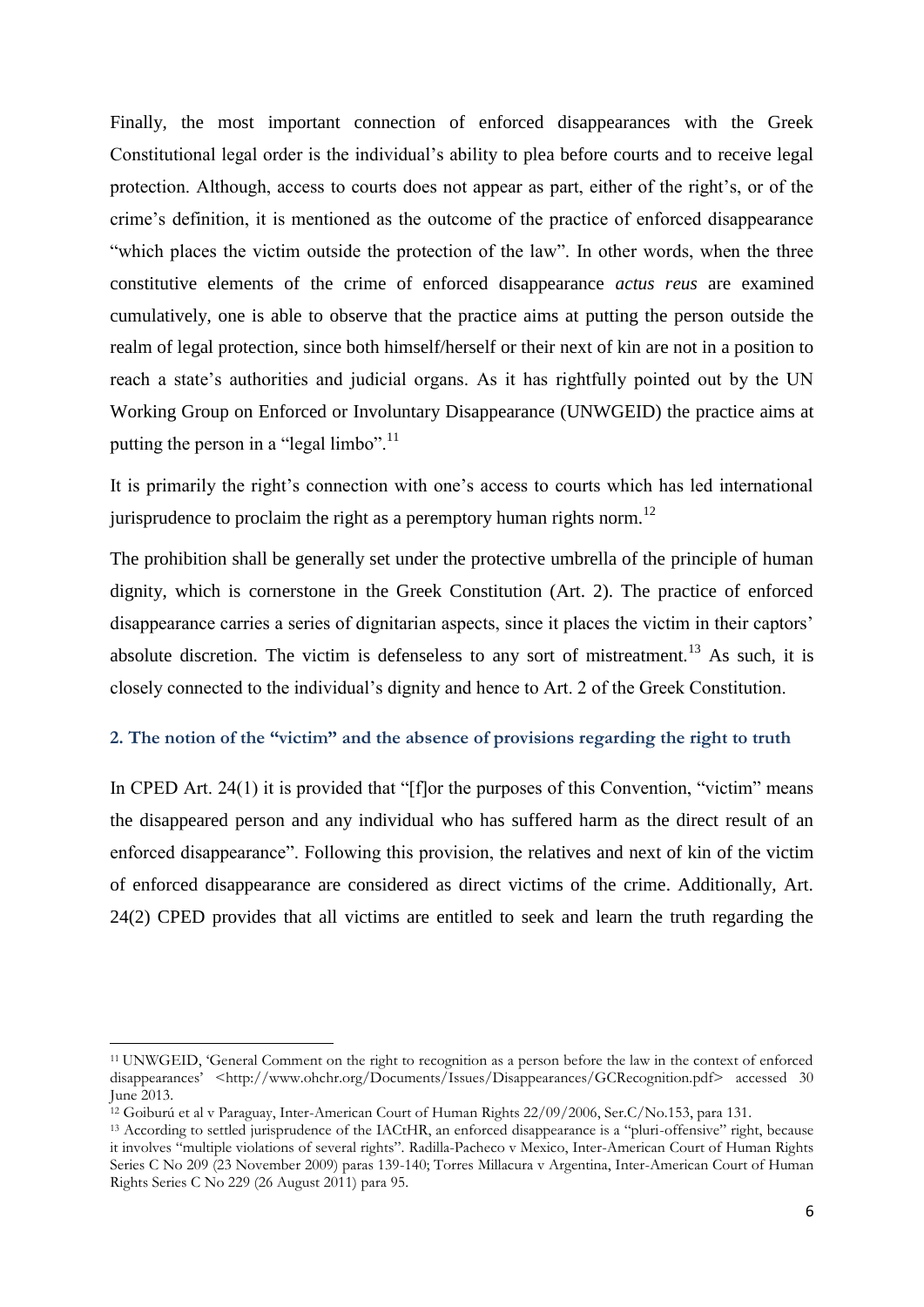disappearance that has taken place.<sup>14</sup> These two provisions are fairly considered a breakthrough, since the Convention against Disappearance is the first to extend the crime's *actus reus* to the relatives which are not directly inflicted by the disappearance and associates this widening to their right to know the truth regarding the disappeared's fate and whereabouts.

However, there is a systemic difficulty to extend the crime's protective scope to the relatives as well, given that the Greek penal code does not allow for the offender to be punished for more than the crimes committed. On the other hand, the relatives and next of kin of the victim are entitled to compensation for the damages sustained and pecuniary compensation for moral distress and moral damages.<sup>15</sup>

The input of the respective provisions in the Greek civil and penal codes are attempting to follow the prerequisites of Art. 24 (1)(2) CPED, according to their strict taxonomy (*ratione materiae* and *ratione personae*). However, these provisions do not fully reflect the international obligations drawn by the Convention. Even if one concedes that the relatives are seen by the national legislator as indirect victims, thus entitled to all legal reparations, then these provisions do not show their distress while the disappearance lasts. Moreover, it does not take in consideration that disappearances target the victim's relatives in several occasions. Enforced disappearance as a state practice aims at infuriating the relatives too, by spreading a wide fear among them, so as not to act contrarily to the state's policies. Therefore, the psychological pain they suffer is not covered by the concept of moral distress.

Finally, despite the above observations, the Greek legislator omits to make any mention to the right to know the truth and equates it to one's access to administrative documents and the victim's file. Yet, this is a tiny aspect of the content encompassed by the right to the truth. In particular, the Convention provides for a system of sub-rights, whose existence follows the violation of the prohibition against disappearance. Truth is a secondary, procedural right which covers a wide spectrum of legal abilities and it is not exhausted with the relatives'

<sup>14</sup> UN Doc A/Res/35/193, preamble. The Convention does not aim at the perpetrators' punishment, or at the victims' reparation, or compensation; it rather focuses on retrieving truth, to further alleviate the victims' relatives. Consequently, its core is found on the concept of truth.

<sup>&</sup>lt;sup>15</sup> HRCouncil, '12/12. Right to the Truth' (12 October 2009) UN Doc A/HRC/12/12, preamble. The HRCouncil in its preambulatory clauses states, inter alia, "[r]ecalling that a specific right to the truth may be characterized differently in some legal systems as the right to know or the right to be informed or freedom of information". The differentiation between the two rights is supported as well by the UN High Commissioner for Human Rights. CommHR, 'Study on the right to the truth' (8 February 2006) UN Doc E/CN.4/2006/91, para 12.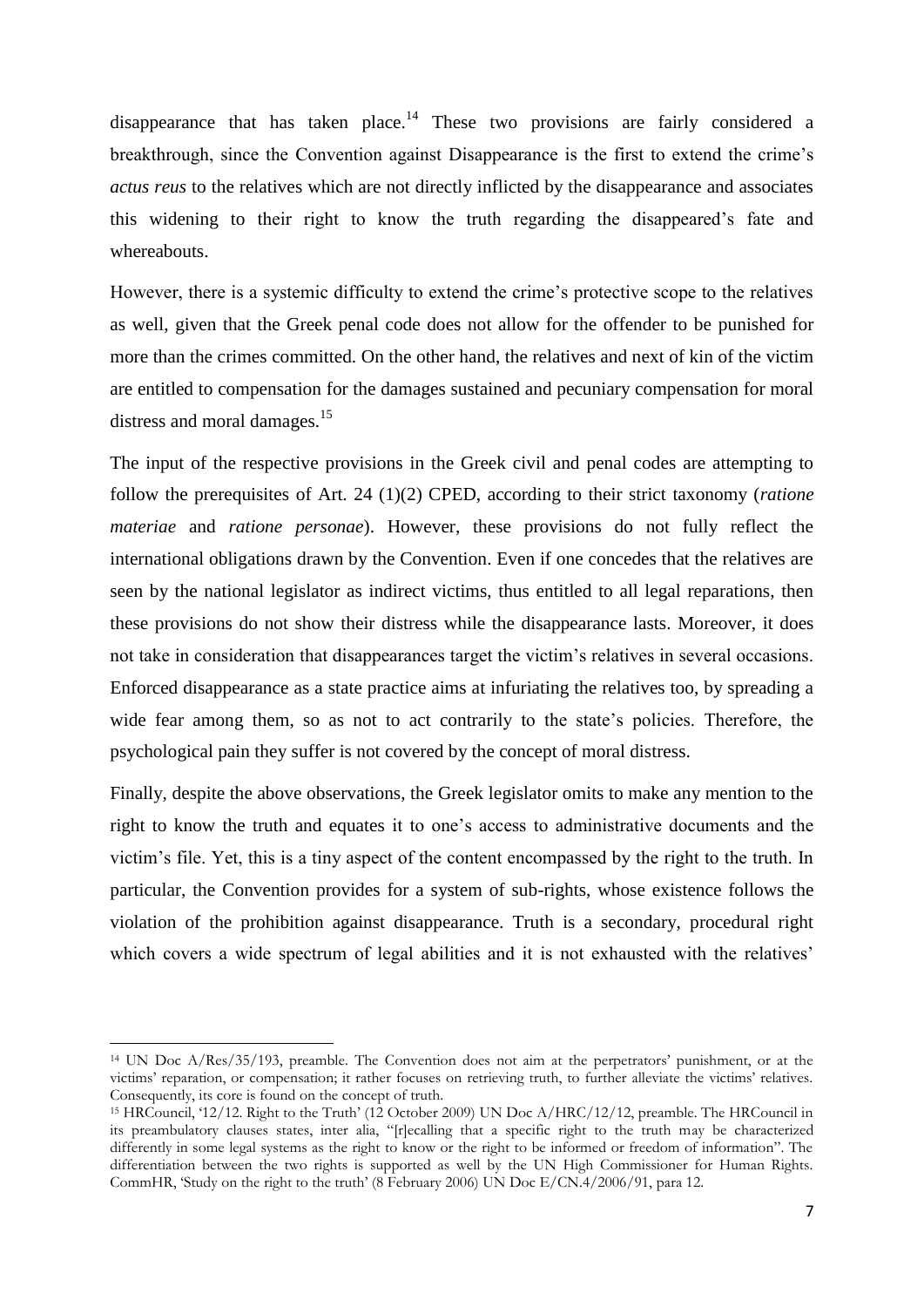access to administrative documents. Moreover, the right to know the truth is directly related to the state's deliberate purpose to conceal the victim's fate.<sup>16</sup>

### <span id="page-7-0"></span>**3. No reference to the so-called "modern" forms of enforced disappearance**

Enforced disappearance is a complex state practice applied widely in the Americas during Cold War. This practice spiraled in Latin America as soon as WWII was over and lasted roughly until the 1990s. For this reason, initially it was thought to be a regional phenomenon which cost the lives of thousands of innocent people. Nevertheless, disappearances occurred sporadically in other places of the world where authoritarian or totalitarian regimes existed. For example, they were practiced systematically by the Marcos regime in Philippines, while the later reports of the UN refer to mass disappearances taking place in North Korea at present. All the same, the phenomenon of enforced disappearances is closely linked to the regional state practice of Latin American states, which is usually referred to as the "archetypical" form of enforced disappearance.

Evidently, this archetypical form of enforced disappearance cannot easily occur nowadays due to the shift on states' protection of national sovereignty and the methods used by their intelligence agencies (i.e. information gathering is not based solely on the suspect's interrogation, rather on the gathering of information about them).<sup>17</sup> Yet, enforced disappearance covers a wide spectrum of state practice, including techniques which emerged in the context of the "War on Terror" after 9/11. These techniques, such as extraordinary renditions, administrative detentions, secret or *incommunicado* detentions, are mostly practiced by western states which attempt to avail their liability under international human rights law. Thereat, the Convention is not covering only an abandoned state practice; to the contrary it is a valuable tool for novel techniques, fabricated by states to surpass their human rights obligations.<sup>18</sup>

In this context, the definition and notional understanding of enforced disappearance was remastered after the famous *El-Masri* case of the European Court of Human Rights. *El-Masri v FYROM* is a notorious judgment by the ECtHR, as the Court fit under the Convention's definition the victim's illegal abduction by American intelligent agencies, his subsequent

<sup>16</sup> Yasmin Naqvi, 'The Right to the Truth in International Law: Fact or Fiction?' (2006) 88 862 IRRC 245, 249.

<sup>&</sup>lt;sup>17</sup> In Europe, enforced disappearances in their "traditional" form were practiced mostly in two troubled areas: a) southern eastern Turkey, where the Kurds were targeted, b) Chechnya, against "rebels" of the Russian state. All other cases brought before the European Court of Human Rights were single incidents.

<sup>18</sup> Gabriella Citroni & Tullio Scovazzi, 'Recent developments in International Law to combatEnforced Disappearances' 3 Revista Internacional de Direito e Cidadania (2009) 91-92.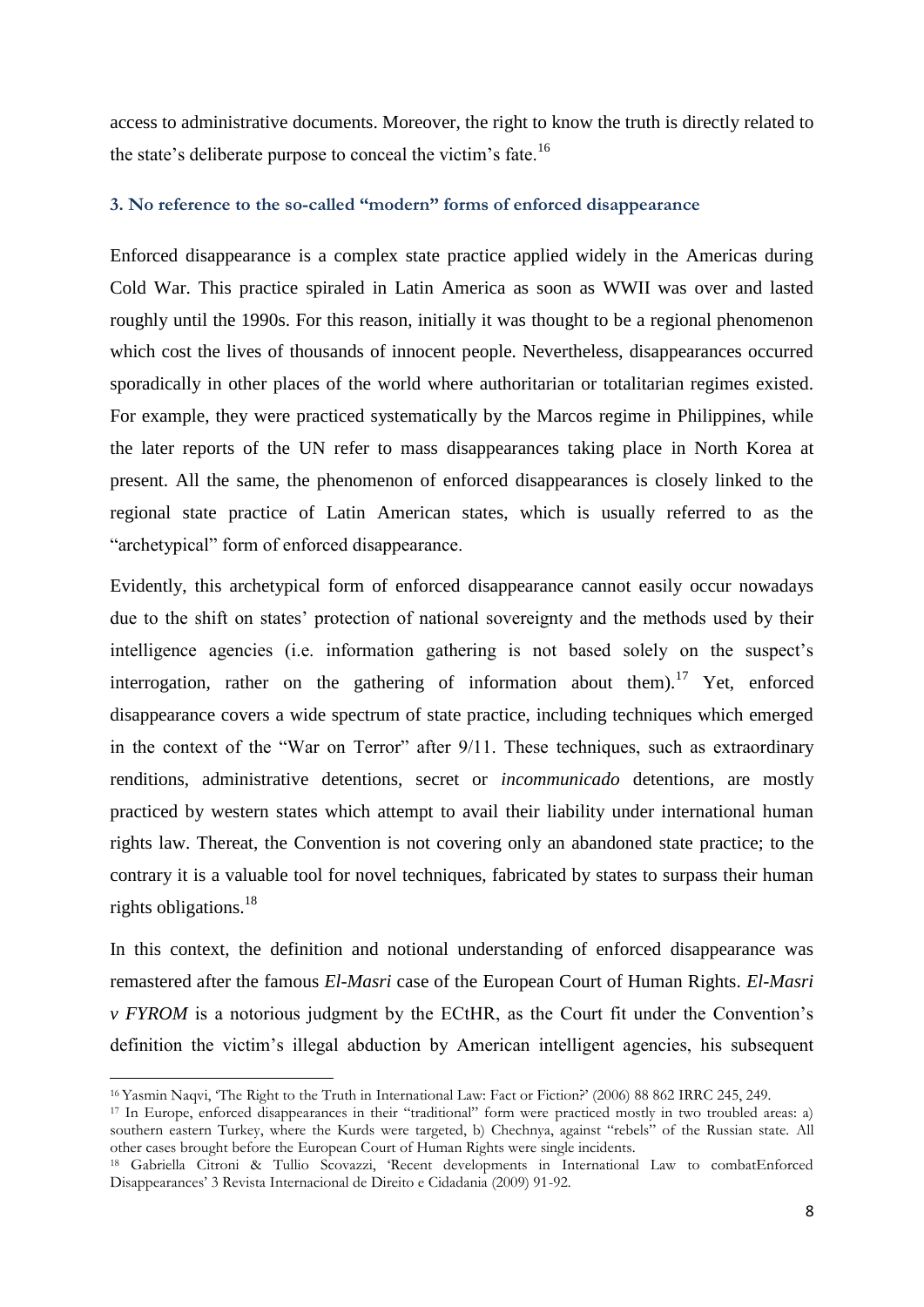move to secret detention facilities in Europe, and his final movement to detention facilities in FYROM. El-Masri's extraordinary rendition and its interpretation as an enforced disappearance marked a new era for the legal protection against such state practices.

# <span id="page-8-0"></span>**III. SPECIFIC OBSERVATIONS**

## <span id="page-8-1"></span>**Article 1(2): The prohibition of enforced disappearance as a non-derogable right**

The Convention provides for a non-derogable right in Art. 1(2), using the standard international wording, according to which the prohibition against torture and other absolute rights are excluded from derogation. The Greek state also recognizes that the prohibition against disappearance is not subject to derogation in cases of war or when national security is at stake. However, it conditions the norm's non-derogability on the Constitution's prohibition to suspend Art. 5(3) under Art. 48. Enforced disappearance though, is non-derogable as such, and not due to its proximity to other non-derogable human rights. Early in 1980, the Human Rights Committee (HRC) mentioned that "while it is not separately mentioned in the list of non-derogable rights, in article 4 paragraph 2, this norm of general international law is not subject to derogation".<sup>19</sup>

The Inter-American Court of Human Rights (IACtHR) has moved a step further regarding non-derogability. In the case of *Goiburú et al v Paraguay*, it held that "the prohibition of [forced disappearance] is a non-derogable provision of international law [because] it is deemed to harm essential values and rights of the international community".<sup>20</sup> The Inter-American Court accepted that the right not to be subjected to enforced disappearance is itself a non-derogable rule, and not that the practice violates a series of rights from which no derogation is tolerated. From this point of view, both the HRC and the IACtHR point out the prohibition's originality.

Thereat, the connection of enforced disappearance to Art. 5(3) of the Greek Constitution, in order to establish non-derogability is not useful, taking in mind the steps taken by international jurisprudence.

<sup>19</sup> Yubraj Giri v Nepal, HRC (2011) UN Doc CCPR/C/101/D/1761/2008, para 7.9.

<sup>&</sup>lt;sup>20</sup> UN Doc E/CN.4/2004/59, para 170(a); UN Doc E/CN.4/2003/71, para 26.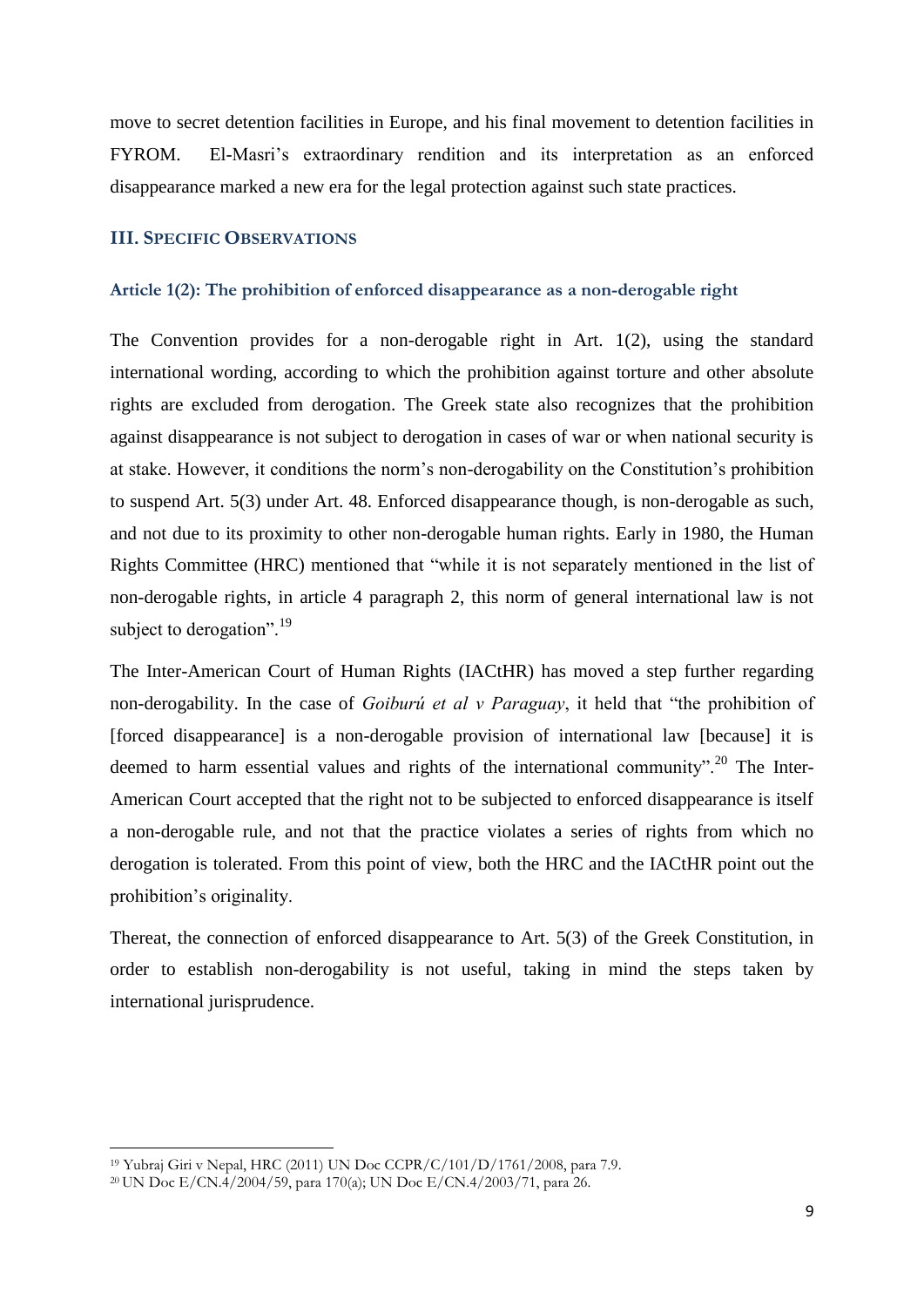#### <span id="page-9-0"></span>**Article 2: The wording of the Greek Criminal Code**

The most important aspect of the Convention's incorporation in the national legal order is the wording of the relevant provisions, added to the Greek Criminal Code to provide for a distinct crime of enforced disappearance. This is not only because the incorporation of the crime is the major obligation the Convention carries for member-states, but also because it is of utmost importance for the treatment of the violators and victims' vindication.

Art. 2 provides for a widely accepted definition of enforced disappearances, established for the first time in 1992. It is a working definition provided by NGOs which participated in the drafting of the Convention.<sup>21</sup> Albeit it's solid legal establishment and its wide acceptance, the definition of enforced disappearance has also attained criticism, given that it does not manifest the anguish, fear and maltreatment the disappeared and their relatives experience as long as the disappearance lasts.

With regards to the content of the definition and its integration in the Greek legal order, the definition comprises of three elements which form the crime's *actus reus*. These are the victim's deprivation of liberty (a), state complicity (b), and the subsequent concealment of the victim's fate or whereabouts  $(c)$ .<sup>22</sup> As far as their interpretation is concerned, deprivation of liberty refers to any method shall end up in the victim's loss of liberty. The methods included in the definition are by way of example and their enumeration is non exhaustive. According to the term's historical interpretation they were mentioned to avoid an ambiguous definition, given that most states opted for clarity and specificity. Moreover, as mentioned above, deprivation of the victim's liberty shall take place either legally or illegally. Arbitrariness or illegality are not necessary conditions in order for the first element to be fulfilled, for otherwise the definition's protective scope would be dramatically limited.<sup>23</sup>

As far as the definition's third element is concerned, concealment of the victim's fate or whereabouts means the pertinent authorities' refusal to disclose information to the victim's relatives or next of kin. This element shall be read in conjunction with Arts 18 and 20 of the Convention, which proclaim to which information the relatives are entitled and the cases when the state might legally refuse to disclose information for reasons of national security.

<sup>21</sup> UNCHR, 'Report of the Intersessional Open-Ended Working Group to Elaborate a Draft Legally Binding Normative Instrument for the Protection of All Persons from Enforced Disappearances' (2004) UN Doc E/CN.4/2004/59.

<sup>&</sup>lt;sup>22</sup> UNHCHR 'Enforced or Involuntary Disappearances' (Geneva 2009) UN Doc Fact Sheet No.6/Rev.3, 6.

<sup>23</sup> Ioanna Pervou, "The Convention for the Protection of All Persons from Enforced Disappearance: Moving Human Rights Protection Ahead" 5(1) EJLS (2012) 134-135.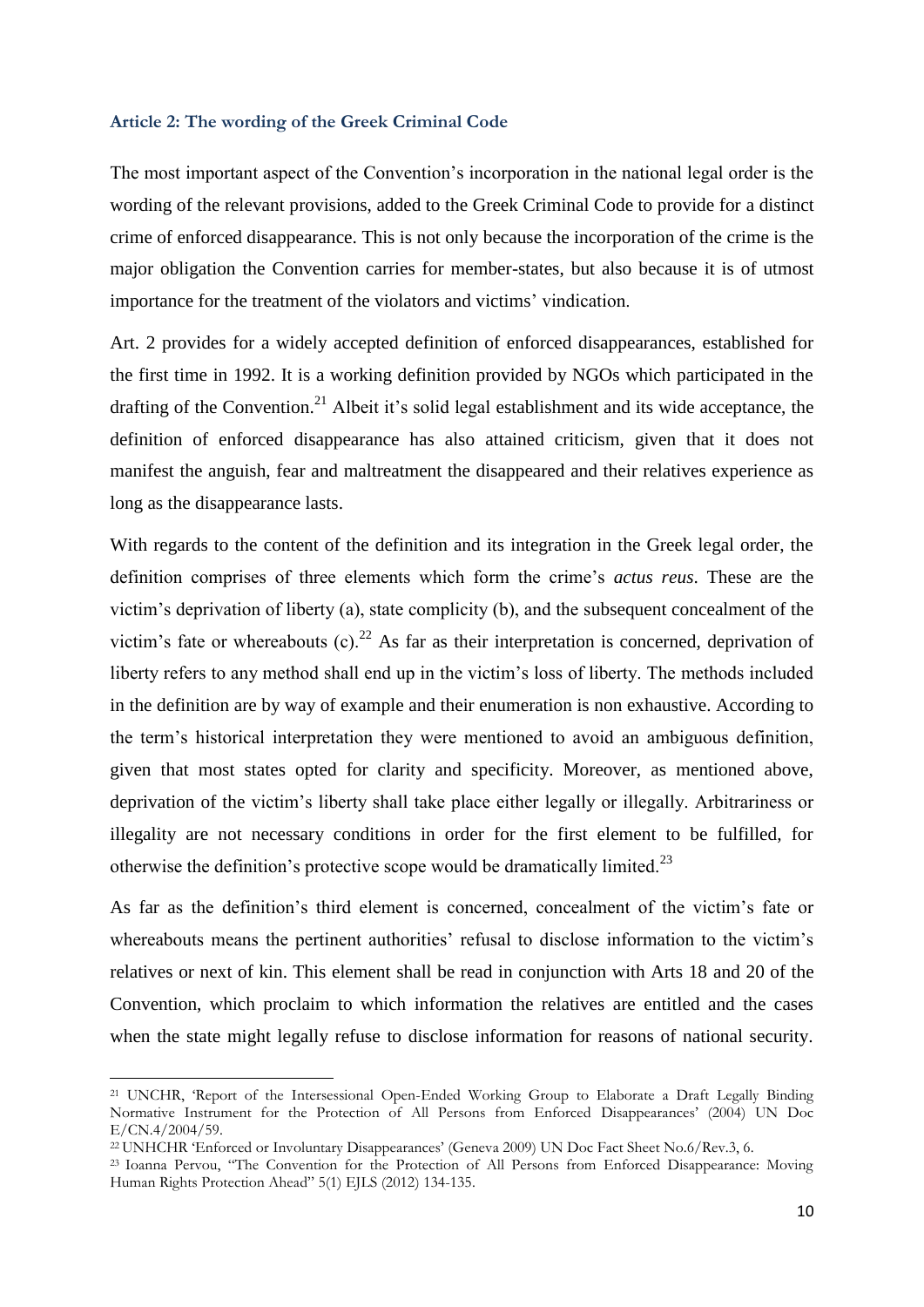The latter evinces that disclosure of information knows exceptions, although it is a state's primary responsibility. In other words, Art. 2 is the rule, while Art. 20 shall be narrowly interpreted as the exception to it.

At this point it shall be highlighted that the cumulative interpretation of Arts. 2, 18 and 20 of the Convention guarantee the proper protection of the right to information (i.e. the relatives' right to access administrative records and the respective documentation, an aspect of the right to know the truth).

Regarding state complicity, an enforced disappearance shall be attributed to state actors, while disappearances practiced by non-state actors are place outside the definition's protective realm. It comes as a given, that state attribution and complicity fall under the provisions of General International Law regarding "Responsibility of States for Internationally Wrongful Acts".<sup>24</sup> From this point of view it is evident that the element of state complicity is fulfilled for acts, omissions, or even acquiescence of the state. Thereupon, even if the actual act is committed by non-state actors and the state is aware of this practice, then it might be held liable for the committed disappearance. Examples from the international practice are those of disappearances in Nigeria and Colombia. Consequently, there is a very low threshold with regards to this constitutive element. This is envisaged in Art. 322A (3b) of the Greek Criminal Code which makes particular reference to

"[a] superior who exercised effective responsibility for and control over activities which were concerned with the crime of enforced disappearance and failed to take all necessary and reasonable measures within his or her power to prevent or repress the commission of an enforced disappearance or to submit the matter to the competent authorities for investigation and prosecution".

Therefore, the national legislator covers a wide range of cases where mere knowledge, omission or acquiescence of state officials might facilitate the crime's commission.

All in all, the explanation of the three constitutive elements of the crime's *actus reus*, shall be well established as time passes. The most intriguing part of Art. 2 definition is the last phrase of it "which places the victim outside the protection of the law".<sup>25</sup> This phrase has been the ground of contest among CPED's member-states and still is a point of controversy. According

<sup>24</sup> James Crawford, 'Human Rights and State Responsibility' (12thRaymond & Beverly Sackler Distinguished Lecture Series, Thomas J. Dodd Research Centre, University of Connecticut, 25 October 2006) para1<http://doddcenter.uconn.edu/dd/events/sackler/Crawford%20transcript.pdf> accessed on 3June 2012. <sup>25</sup> Federico Andreu-Guzmán, 'The Draft International Convention on the Protection of All Persons from Forced

Disappearance' (2001) 62-63 ICJ Review – Impunity, Crimes against Humanity and Forced Disappearance73, 79-80.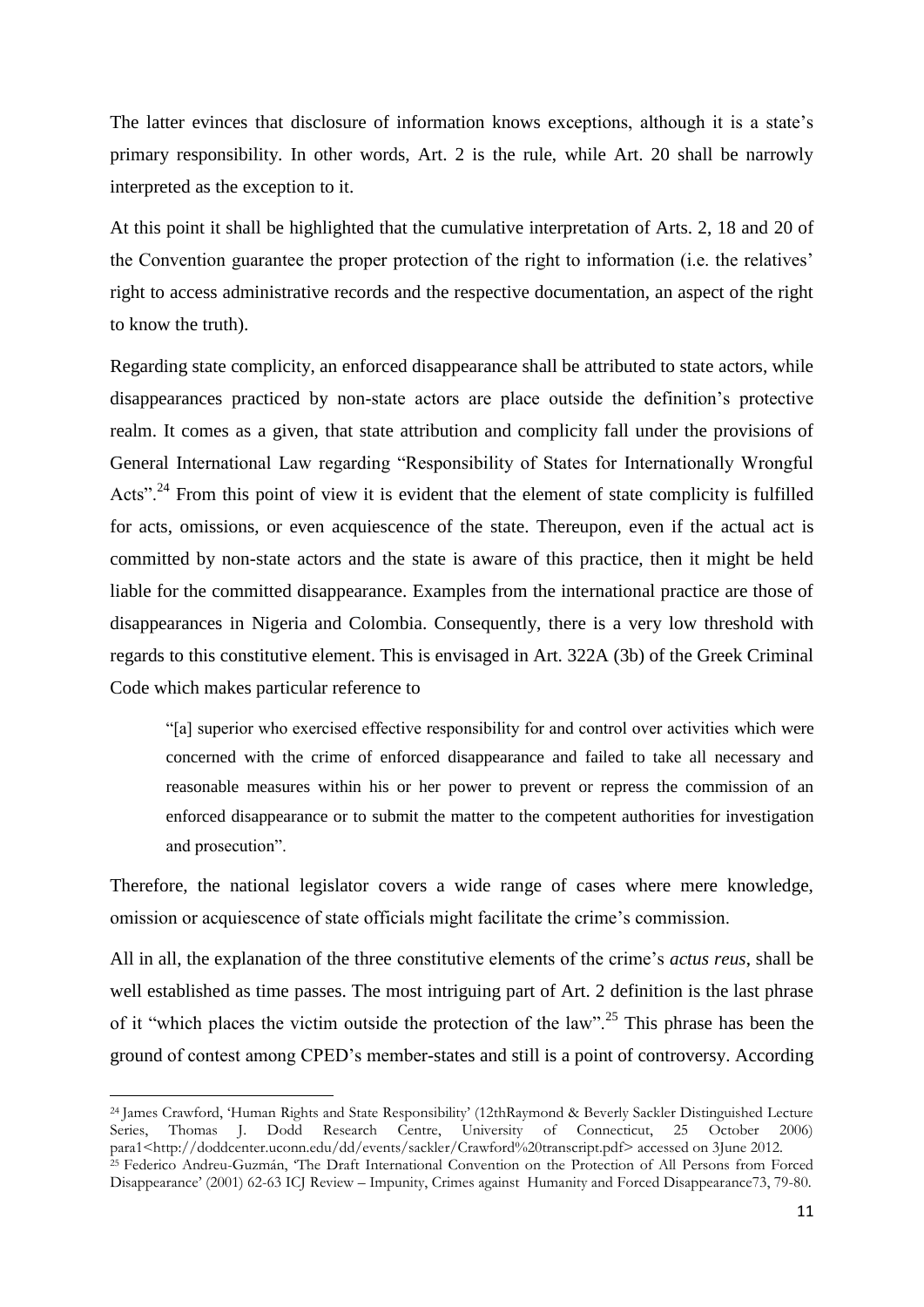to the dominant view, the victim's placement outside legal protection is the aftermath of a disappearance, the mere consequence of the crime's constitutive elements, opposed to the view that it constitutes the crime's *mens rea*. That is, some states when integrating the Convention in their domestic legal order, provided for the violator's deceit to do so. Although this proposal seems sensible at first glance it downgrades the victim's protection to a point where it renders the Convention and any other national act useless. There are two reasons for this; first, enforced disappearance is a complex crime and thus a state practice which involves a series of state agents who commit particles of the crime only. As a result, it is impossible to prove that each and any who had committed acts constituting a disappearance aimed at placing the victim outside the legal realm. Second, if placing the victim outside the protection of the law was seen as the violator's wiliness then, the threshold of proof would be extremely high.

According to the above, the fact that the Greek state positively affirms that the constitutive elements of the crime are three (para 22) is an important guarantee for the protection against disappearance, provided that criminal courts and theory will abide by this view.

#### <span id="page-11-0"></span>**Article 4: Children as victims of enforced disappearance**

The Greek Civil Code has been amended and a provision regarding disappeared children was added. According to the relevant article, the adoption of children who are victims of enforced disappearance shall be prohibited. However, this provision is fragmentary, since it does not explicitly mention the rationale behind the adoption of disappeared children. Thereat, the following observations are necessary.

First and foremost, historically the disappearance of children was designed so as to allow their imminent adoption. Yet, this practice appeared mostly in the Americas and since that time it is rare as far as disappearances practiced by states is concerned, while it remains popular to disappearances committed by individuals. Therefore, the connection between the disappearance of a child and its subsequent adoption shall be made clear. Second, in adjudicated cases of disappeared children international judicial organs did not presume that disappeared children were subjected to ill-treatment. Therefore, they did not adjudicate compensation for moral distress on the grounds of mistreatment, unless there was evidence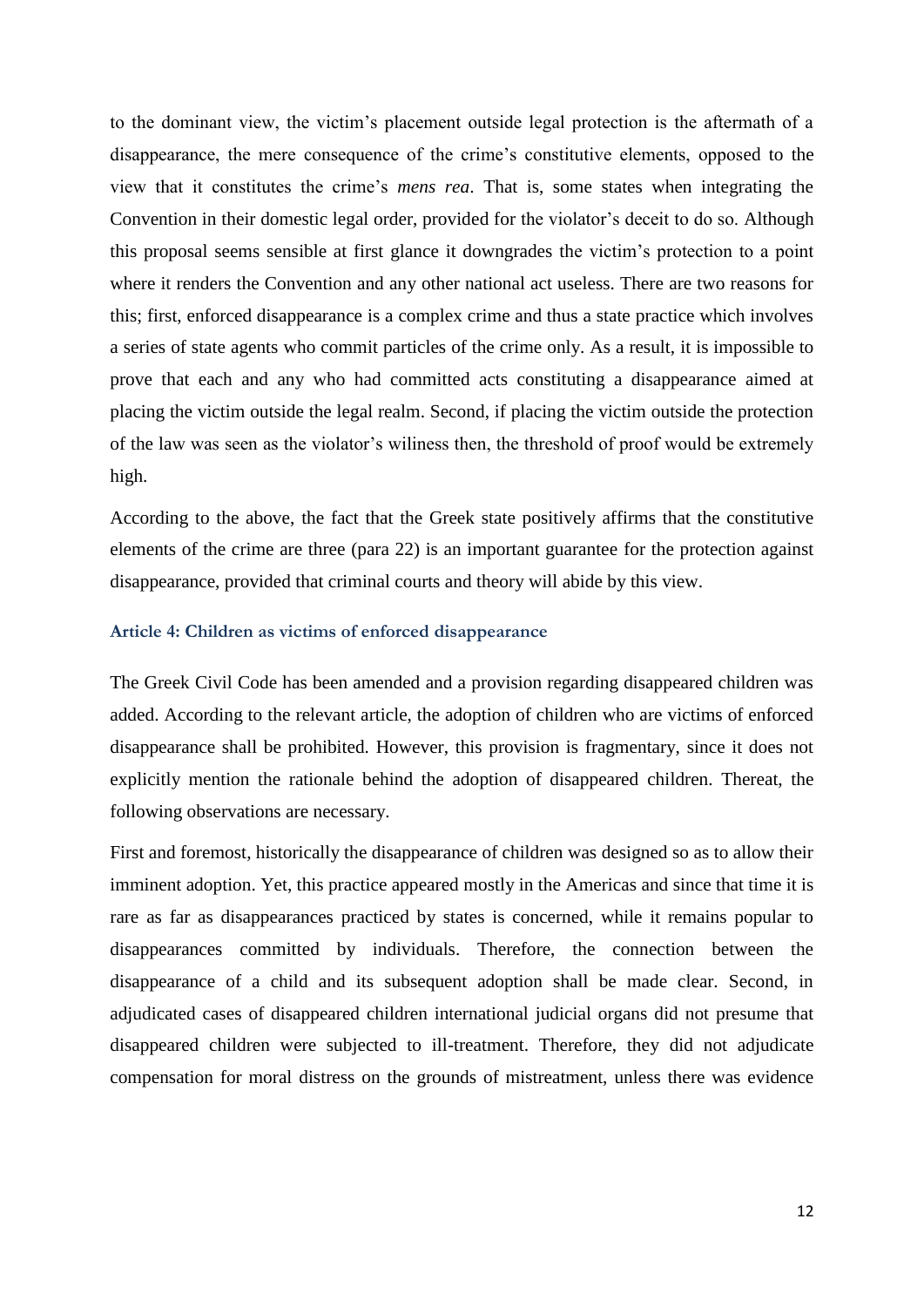for the opposite.<sup>26</sup> Compensation is given for the separation from their family alone. Of course, there have been several cases where victims testified they received abominable treatment by the families that raised them. Third, the relatives of disappeared children are considered victims even in cases when they did not meet with the abducted. This observation refers to siblings of disappeared children who grew up in families where the trauma of disappearance was present. Even if they were not in a position to create family ties with the abducted, the fact that the family suffered from such a loss renders them victims of the practice.<sup>27</sup>

## <span id="page-12-0"></span>**Article 6: Attempt to commit a disappearance**

 $\overline{a}$ 

The Greek CC provides in Article 322A the penalties for attempts of enforced disappearance. The attempted crime receives a reduced penalty according to the general provisions of the Greek CC (Articles 42 and 83). According to these provisions the perpetrators receive half the penalty they would be sentenced with, if they had completed the crime. This provision is aligned with the central way of thinking that penetrates the entire CC. However, there are a few points of concern, since it is not easy to define when the crime of enforced disappearance is attempted and only completed. If the victim is deprived of their liberty with state complicity and no further concealment of their fate and whereabouts follows, then these provisions are irrelevant and the ones regarding arbitrary deprivation of liberty are in order. On the other end of the line, if the person is deprived of his/her liberty and there is subsequent concealment of their fate or whereabouts (and the prerequisite of state complicity is fulfilled) then the crime is completed irrespective of how long the victim will remain under their captor's authority.

From this perspective it seems almost impossible for the crime to appear as an attempted one, precisely due to its complex character. That is, if one of the three constitutive elements is not fulfilled, then other provisions of the Greek CC shall be applied. Moreover, this rationale cannot apply to cases where the perpetrators are many and the state has activated a mechanism of enforced disappearance. Therefore, this choice shall not be welcomed, as it might cause bewilderment as far as the complex character of the crime is concerned.

On the other hand, the provision of Art. 322A (3) CC which equates the penalty of superiors who order the commission of a disappearance, to that of the perpetrator is to the correct

<sup>26</sup> Gelman v Uruguay, Inter-American Court of Human Rights Series C No 221 (24 February 2011) para 133. Contreras et al v El Salvador, Inter-American Court of Human Rights Series C No 232 (31 August 2011) para 122. 27 Mónica Feria Tinta, The Landmark Rulings of the Inter-American Court of Human Rights on the Rights of the Child, Protecting the Most Vulnerable at the Edge (Martinus Nijhoff 2008).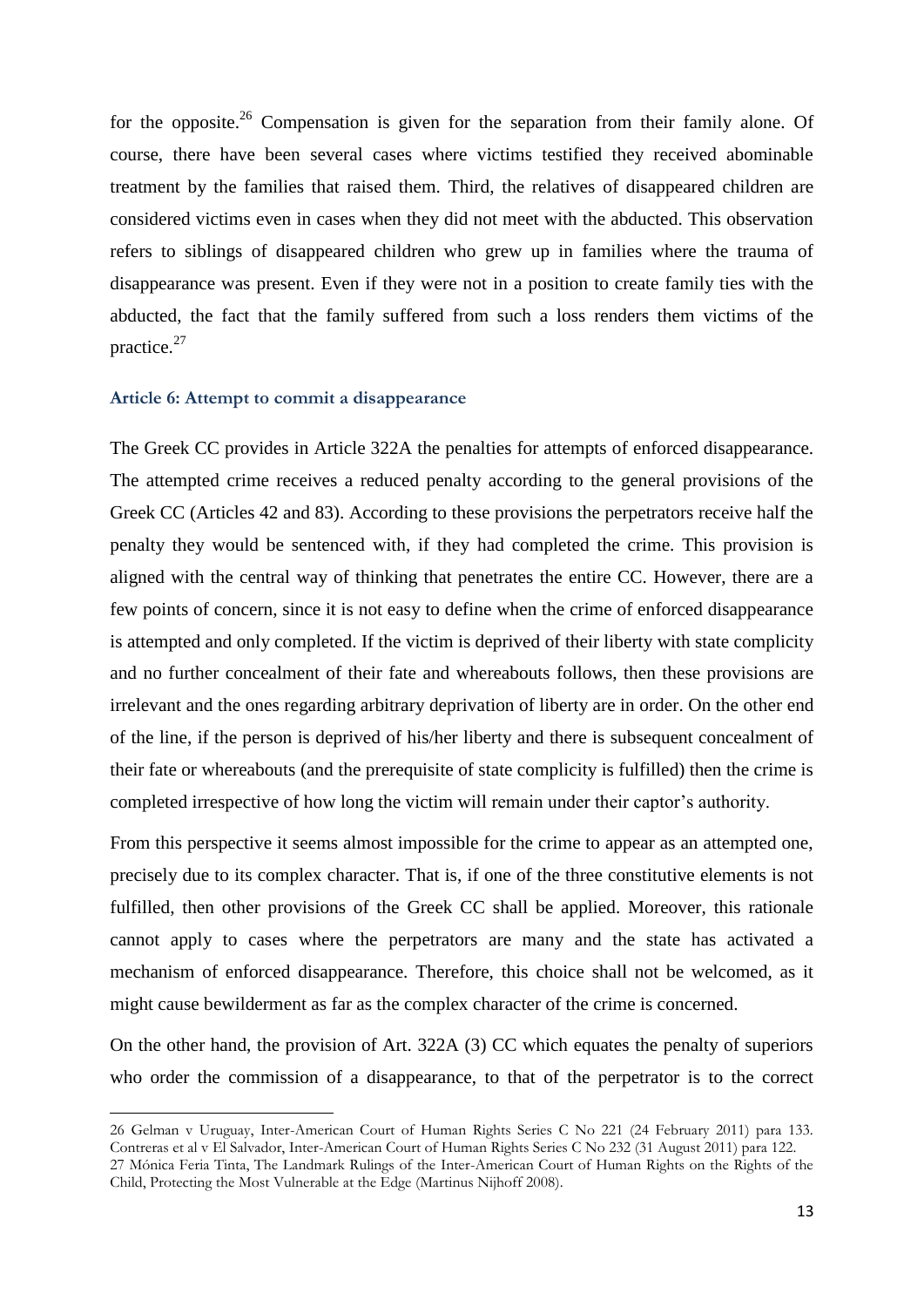direction, since it takes in consideration how states design enforced disappearance mechanisms.

#### <span id="page-13-0"></span>**Article 8: The crime's continuous nature**

 $\overline{a}$ 

The continuous nature of the crime of enforced disappearance practically means that the crime ceases to exist only when there is a specific answer regarding the victim's fate and whereabouts. Most often, this happens either by the positive affirmation of the victim's death, or, in rare circumstances with the victim's reappearance. The continuous nature of the crime, albeit a given at first sight, has been long doubted in practice. $^{28}$ 

This happens precisely because the victim of an enforced disappearance disappears under life threatening conditions in the majority of cases. When the state develops a disappearance mechanism with the view to intimidate both the disappeared and their next of kin, then deprivation of liberty does not take place covertly. To the contrary, state agents openly take the victim from its usual environment. This description falls under the archetypical form of enforced disappearance, while it applies to the cases of repeated disappearances in Turkey and Chechnya. For this reason, the European Court of Human Rights (ECtHR) has adjudicated that when the victim disappears under life-threatening conditions that the state is liable under the right to life; a view which had conditioned mistakenly and for many years disappearance on the right to life. $^{29}$ 

The crime's continuous character bears to significant results. First, it manifests the relatives' and next of kin anguish and infuriation regarding the disappeared, no matter how many years have passed, from the moment the disappearance has taken place. Thereat, the continuous character of the crime signifies that concealment of one's fate or whereabouts is cardinal for the moral distress caused to the victim's relatives, as the state does not allow them to either hope for the victim's return, or mourn for a definite loss. This is the substantial point regarding continuity. From a judicial perspective, if the crime was not characterized continuous, effectively it would guarantee the perpetrators' impunity. Given that most disappearance cases are not resolved, and the relatives never receive sufficient information about the victim's whereabouts, even the longest limitation period provided would not suffice for them to initiate judicial proceedings.

<sup>28</sup> García Lucero et al v Chile, Inter-American Court of Human Rights Series C No 267 (28 August 2013) para 57.

<sup>29</sup> Baysayeva v Russia, App no 74237/01 (ECtHR 5 April 2007) para 119; Imakayeva v Russia, App No 7615/02 (ECtHR 9 November 2006) para 141.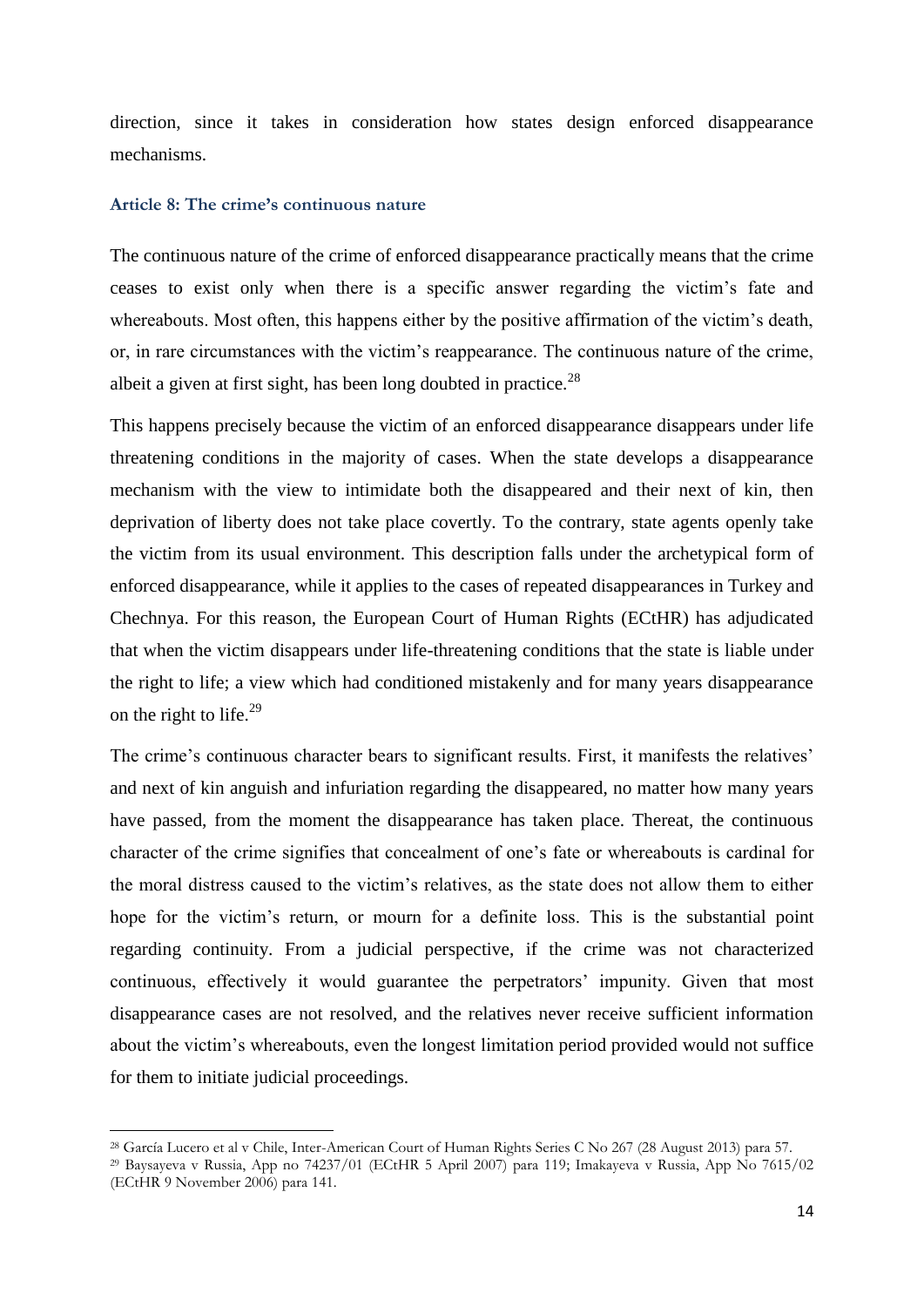The fact that the limitation period commences on the date the unlawful situation ceases, has given birth to momentous verdicts. The ECtHR took the opportunity and found its jurisdiction *ratione temporis*, so as to adjudicate a case related to the massacre of Katyn (*Janowiec et al v Russia*), while most importantly it dealt with the *Cyprus v Turkey<sup>30</sup>* case, and awarded compensation for the missing persons of the 1974 invasion. In both situations the Court presumed that the disappeared were dead (evidence derived from their corpses) and awarded compensation to their next of kin for their disappearance.

In this regard, it appears as a *sine qua non* that the national legal order attests the continuous character of the crime, given the European precedent as well.

Finally, the national legislator introduced Art. 322C(4) CC, which provides that the limitation period of the crime is suspended when the crime is committed under a state of unlawful authority. The rationale behind this addendum is that "the crime of enforced disappearance is mostly committed under oppressive regimes and in the context of abnormal situations affecting the institutions of the State". This observation, although it does not fall outside the concept of disappearance, it politicizes the crime.<sup>31</sup> Although, the report expressly mentions that "an enforced disappearance may not be considered as a political crime" (see para 77), it connects the practice to political turbulence. This view also disregards other forms of disappearance and seems to take in mind only the archetypical, when disappearances arose under totalitarian and authoritarian regime. Nevertheless, given that a similar provision on the punishment of torture exists (see para 53), it is matter of typical taxonomy of the Greek CC.

#### <span id="page-14-0"></span>**Article 17: The protection of personal safety, issues arising regarding detention**

According to the Convention, secret detention is absolutely prohibited, while the same applies under the national legal order and the pertinent constitutional provisions. At this point, there are two initial observations to be made. First, secret detention is slightly different from unacknowledged detention, although they are used interchangeably in many occasions in international theory. By "secret" one means that the exact location of the detention is unknown, or that the detention facility is not officially registered. On the other hand, a unacknowledged detention is when state officials deny to release information regarding the

<sup>30</sup> Janowiec et al v Russia, App nos 55508/07, 29520/09 (ECtHR 21 October 2013) para 169; Cyprus v Turkey, App No 25781/94 (ECtHR 10 May 2001).

<sup>31</sup> Jan Egeland, 'Political "Disappearances" – A Challenge for Humanitarian Law' (1982) 51 NordiskTidsskriftInt'lRet 189.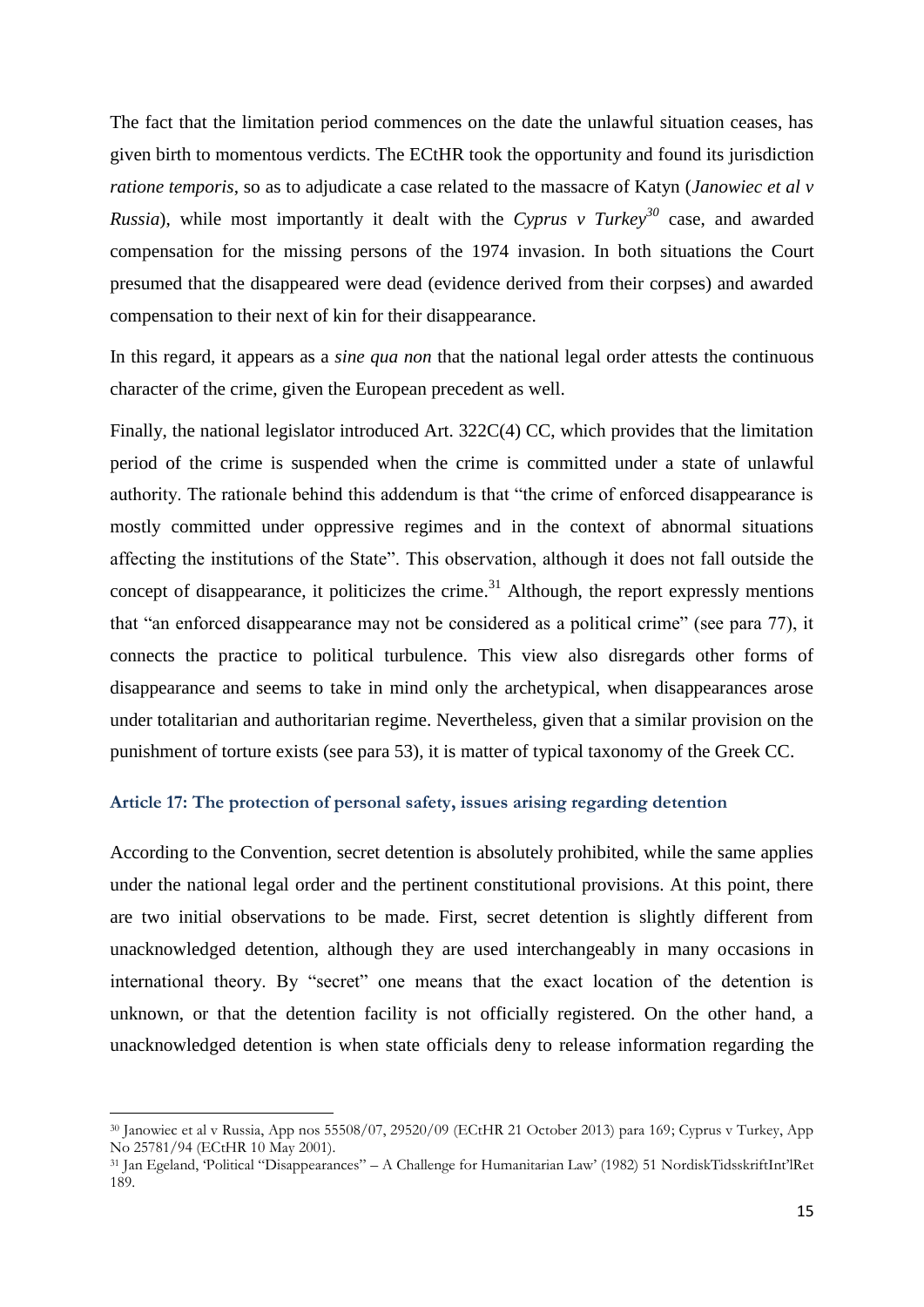detention of an individual.<sup>32</sup> They might either deny the detention itself, or accept its existence but refuse to release information on grounds of national security. A secret detention is by definition unacknowledged, but the same condition does not function vice versa.<sup>33</sup>

Following this observation, the Conventional scheme provides for a system of secondary rights which follow the main prohibition of Art. 1(1). In this framework, the prohibition of secret detention acts as a preventive tool, so as to eliminate the possibility and enforced disappearance occurs. Although, secret detention is not a prerequisite for the occurrence of a disappearance, nevertheless it is a factor whose existence jeopardizes the victim's fate and increases the possibility of a disappearance. Thereat, the prohibition of secret detention is a preventive measure against disappearances.<sup>34</sup> The ECtHR has also attested this rule in its judgments. More specifically, when it holds states responsible for violations of the ECHR, which amount to a disappearance, it bases its verdict on the respondent state's failure to take all necessary measures so as to prevent, or to investigate a reported disappearance thereafter.<sup>35</sup>

The Convention provides for distinct state obligation regarding the treatment of detainees. In this form it fills an important gap in the international human rights law regime regarding the rights of detainees. The quest for an international legal instrument on the rights of detainees is perennial. Yet, states seem reluctant to proceed to the drafting of such an instrument, since the domain of detention is considered as part of their domain preservé; and because to this there is wide divergence in national legal systems on detention rules.<sup>36</sup>

In this context, the Greek legislator sets a very strict temporal framework from the time an individual is arrested until a warrant of detention is issued (para 96). The Greek legal order deploys a very analytical scheme on when a detention shall be considered illegal, and it provides for specific detention limits in order to protect the detainee from an indefinite time period, before they are brought before their natural judge. The critical point when a disappearance might take place lies between one's arrest and the issuance of a detention warrant. This time frame is very short and strict, following international legal requirements.

<sup>32</sup> UN Doc A/HRC/13/42 (26 January 2010) para 223.

<sup>&</sup>lt;sup>33</sup> Gabriella Citroni, 'When Is It Enough? Enforced Disappearance and the "Temporal Element"(2011-2012) 9 DroitsFondamentaux 1, 8.

<sup>34</sup> Al Nashiri & Husayn (Abu Zubaydah) v Poland, App nos 28761/11, 7511/13 (ECtHR 24 July 2014); Abu Zubaydah v Lithuania, App no 46454/11 (lodged 14 July 2011).

<sup>35</sup> Mahmut Kaya v Turkey, App No 22535/93 (European Commission of Human Rights Report 23 October 1998) paras 342-343.

<sup>36</sup> Nigel Rodley, Treatment of Prisoners under International Law (2nd edn, OUP 1999) 333-334.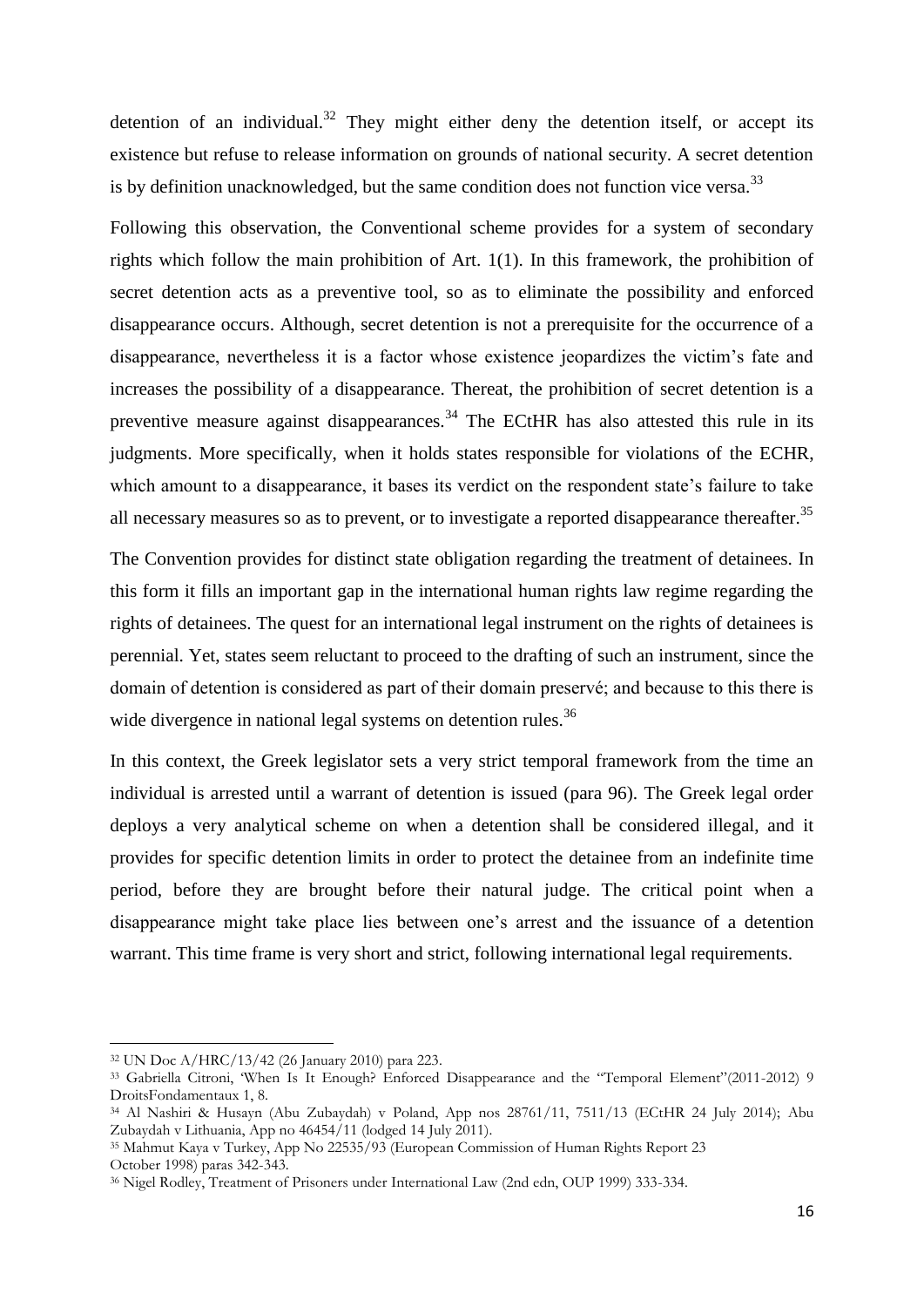National detention rules provide for the treatment of foreign citizens too. The national legislator prohibits absolutely the arbitrary detention for them as well, the perils they face in the meantime of administrative detention and their administrative expulsion are aggravated compared to nationals detained. This is precisely because the period of their detention might be prolonged for so long as their removal procedure is in progress, with an upper maximum limit of eighteen months (see para 108). During this period, apart from a disappearance, mistreatment is more likely to occur, especially when their number is huge.<sup>37</sup> Finally, the report itself mentions that foreign detainees are entitled to an adequate detention and decent living conditions, something which is severely and repeatedly violated under the current situation.<sup>38</sup>

#### <span id="page-16-0"></span>**Articles 18, 19 and 20: Access to information and the protection of personal data**

It is already mentioned that Arts 18 to 20 shall be interpreted under the light of Art. 2 of the Convention and most certainly the third constitutive element of the definition therein. Arts 18 to 20 form part of the right to information (which shall not be blurred with one's right to know the truth as already pointed out). Art. 18(1) sets the rule regarding everyone's access to information. According to the Convention, right holders are both the detainee and their relatives, or counsel. Art. 20, on the other hand, functions as its limitation clause and provides those occasions when information shall not be released, either for reasons of national security, or for the protection of the subject. Interestingly enough, Art. 20 has occupied a large part of the Convention's negotiations. States were divided roughly to two sides.<sup>39</sup> Some states proclaimed that in cases when sovereignty or national security are at stake, authorities might be able to deny access to information which is considered valuable to them; whereas the rest observed this clause as the legitimization of human rights violations which in effect would result in a prolonged detention or even worse in an enforced disappearance. Public interest has time and again served as a legal element in order to restrain human rights. This view is not the

<sup>37</sup> Manfred Nowak, U.N. Covenant on Civil and Political Rights, CCPR Commentary (2nd rev edn, NP Engel, Publisher 2005) 306.

<sup>&</sup>lt;sup>38</sup> The GNCHR has repeatedly dealt with detention conditions of migrants. In 2011, the GNCHR has endorsed an extensive report regarding *The detention conditions of migrants in police stations and detention centers* (available at [http://www.nchr.gr/images/pdf/apofaseis/prosfuges\\_metanastes/astynomika\\_kratitiria\\_apofasi.pdf](http://www.nchr.gr/images/pdf/apofaseis/prosfuges_metanastes/astynomika_kratitiria_apofasi.pdf) ) and has issued an *Evaluation of the findings of an autopsy conducted by the National Commission for Human Rights and the Ombudsman at the* detention centers for foreigners in the Evros region (available at *the detention centers for foreigners in the Evros region* (available at [http://www.nchr.gr/images/pdf/apofaseis/prosfuges\\_metanastes/porisma\\_evrou\\_2011.pdf](http://www.nchr.gr/images/pdf/apofaseis/prosfuges_metanastes/porisma_evrou_2011.pdf) ). In 2016, the GNCHR has addressed the issue of detention of asylum seekers in its Report on *The living condtions of migtants and refugees in the reception and accommodation centers* (available at *refugees in the reception and accommodation centers* (available at [http://www.nchr.gr/images/pdf/apofaseis/prosfuges\\_metanastes/kentra\\_filoxenias\\_autopsia.pdf](http://www.nchr.gr/images/pdf/apofaseis/prosfuges_metanastes/kentra_filoxenias_autopsia.pdf) ). <sup>39</sup> UN Doc E/CN.4/2006/57, paras 16-29.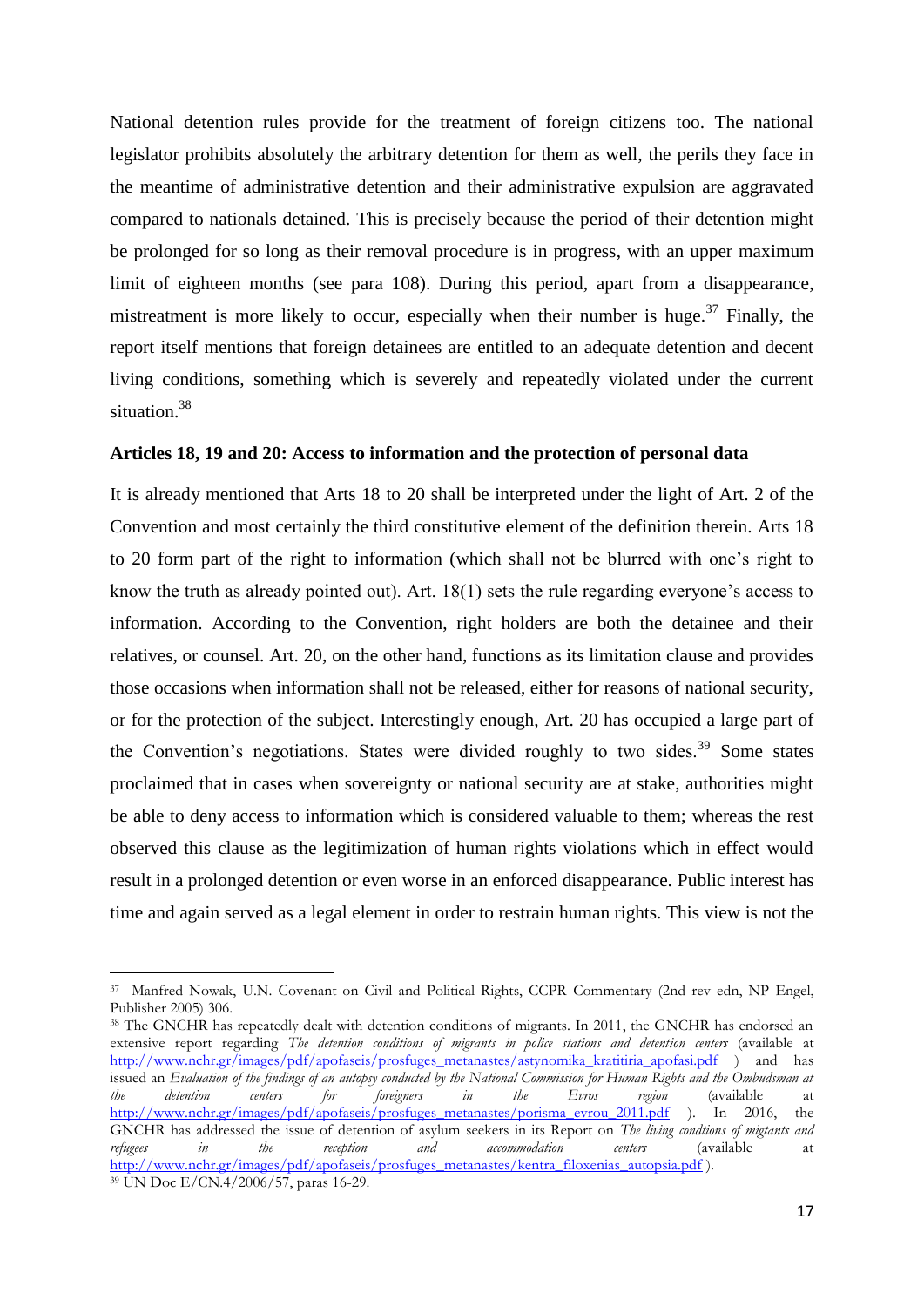result of scaremongering; first, because it is common for states to curtail human rights and civil liberties under the fear of terrorist attacks, $40$  and second if we are to interpret the present Convention under the light of the very strict legal system on personal data which is implemented nowadays in Europe (the same applies vice versa with regards to Art. 19 as well).

All in all, negotiations, the conventional scheme, as well as subsequent interpretation manifest that Art. 20 shall be narrowly interpreted since it is the exception to the rule of Art. 18 and Art. 2 in turn. Adversely, Art. 18 provides for a direct right which stems from Art. 2; this means that it shall be restrained only in exceptional circumstances.

As far as the content of the right to information is concerned, it is a procedural right. In the Greek legal order it has both constitutional and legal grounds. According to para 111 of the state report, the corresponding provisions are Art. 10(3) of the Constitution and Art. 5 of the Code of Administrative Procedure. However, it would be more precise if the right was also based on Art. 20(2) of the Constitution (the right to be heard before administrative authorities). Art. 20(2) is analyzed in three distinct rights under the Code of Administrative Procedure: namely, the right to access official documents, the right to be heard before a negative administrative decision is issued and the right to a justified decision (Arts 5, 6 & 17 respectively). The above are procedural rights guaranteed in every occasion, under the veil of good administration.

### <span id="page-17-0"></span>**Article 24: Reparation**

 $\overline{a}$ 

The Greek legal order provides for compensation for material and / or moral damage from both the state and the perpetrator alongside. These provisions go hand in hand with the state's European legal tradition. Thereat, there are full and sufficient, bearing in mind the existing legal framework. However, the Convention provides for a range of reparative rights, which are not exhausted in monetary compensation.<sup>41</sup> This provision is strongly influenced by the legal traditions of states which have suffered long from systematic disappearances, and where healing the trauma is more important than a monetary compensation. There are two cardinal observations at this point; first, that compensation does not fulfill the state's obligations particularly in case the victim reappears. There a set of measures shall be taken so at to enable

<sup>40</sup> Jeremy Waldron, 'Security and Liberty: The Image of Balance' 11 The Journal of Political Philosophy (2002) 191- 192.

<sup>&</sup>lt;sup>41</sup> Such as restitution, rehabilitation and satisfaction and guarantees of non-repetition.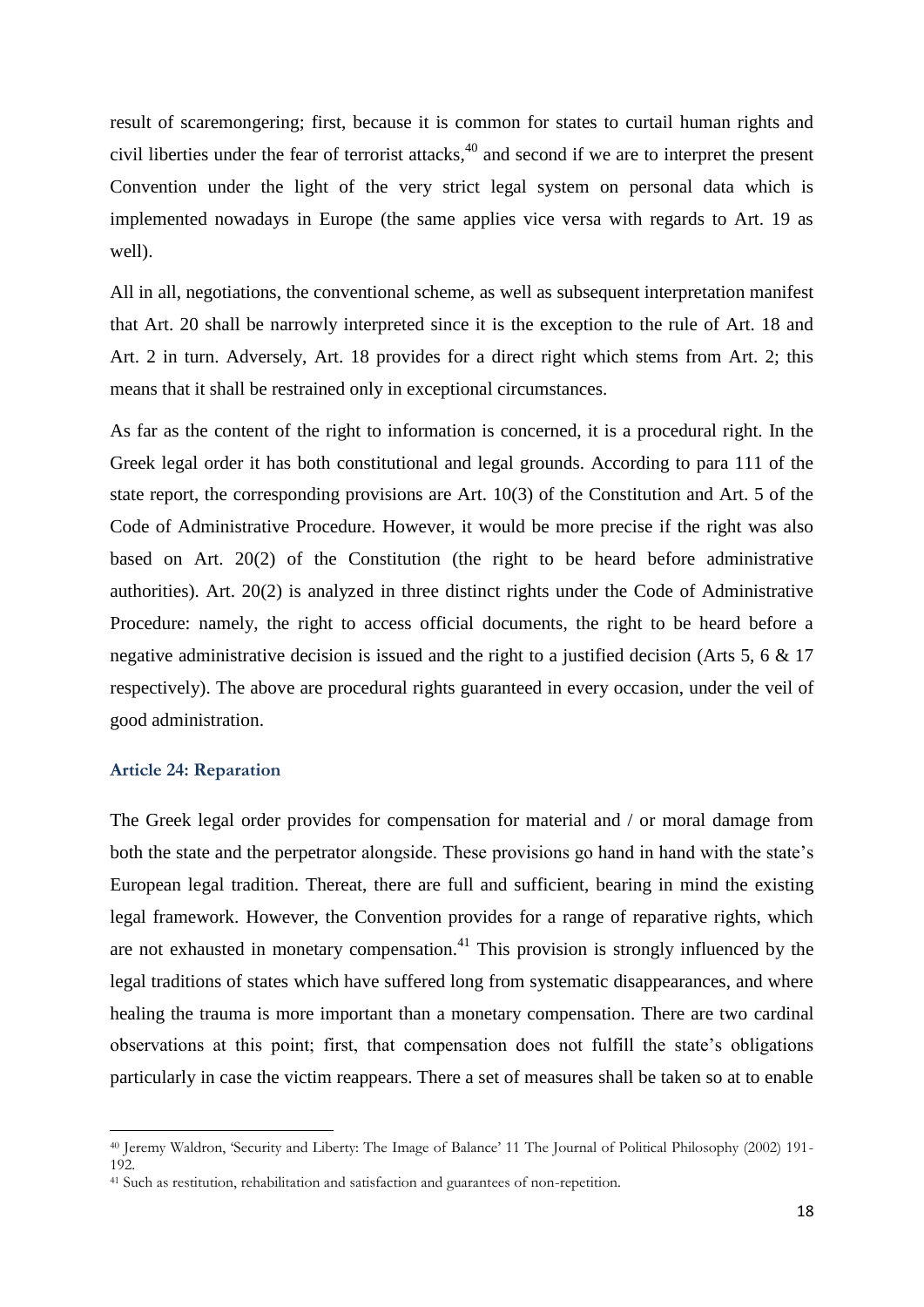the victim to integrate in the society again (rehabilitation). Second, that each case shall be dealt individually and reparation shall be deemed individually.<sup>42</sup> Finally, it shall be highlighted that the award of compensation to the relatives of the victim, when adjudicated, does not in any event deprive them of the status of victim.<sup>43</sup>

## <span id="page-18-0"></span>**IV. CONCLUDING REMARKS**

The initial report by the Greek state explains in full, the legislative measures adopted, to guarantee compliance with the responsibilities set by the Convention. In this framework, it shall be noted that the adjustments made in the Greek CC are very positive, given that they do not hinder the effective punishment of enforced disappearances, given that criminal theory and jurisprudence do not deviate from this course of thinking. The stipulation of the crime and the effective punishment of the perpetrators are at the time being the most important guarantee the national legal order might offer to potential victims of disappearances, given that the correlative human rights prohibition is not stipulated as such.

Apart from legal issues arising by the ratification of CPED, there are also current political and practical issues which arise and shall be addressed. The first and most important is emphasis to new methods that fall under the definition of a disappearance and occur time and again in western democracies. If the Convention is read in isolation from these developments, then it will be of little or no importance for the Greek state, given that it is most unlikely for an "archetypical" disappearance to take place nowadays under a well-established political regime. However, extraordinary renditions and detentions with elements of arbitrariness are a phenomenon on rise. Thus, there shall be reference and concrete analysis on how the provisions set forth by the national legislator may sufficiently be applied to the aforementioned methods. This is of utmost importance, taking in mind the latest jurisprudence of the ECtHR (cases El Masri and Al-Nashiri), where methods amounting to enforced disappearance have been found to be practiced by Southern Eastern Europe states.

Finally, state reports shall address allegations of enforced disappearances. Paragraphs 129 and 134 mention that "[n]o crime of enforced disappearance has been found to have been committed in Greece so far" and that "the police authorities so far have not had to deal with such cases". Although the above statement is accurate, it is historically proven that states who

<sup>42</sup> Heidy Rombouts Τ Stef Vandeginste, 'Reparation for Victims of Gross and Systematic Human Rights Violations: The Notion of Victim' (2000-2003) 89 ThirdWorldLegalStud 89;

<sup>43</sup> Skendžić & Krznarić v Croatia, App no 16212/08 (ECtHR 20 January 2011) para 96.